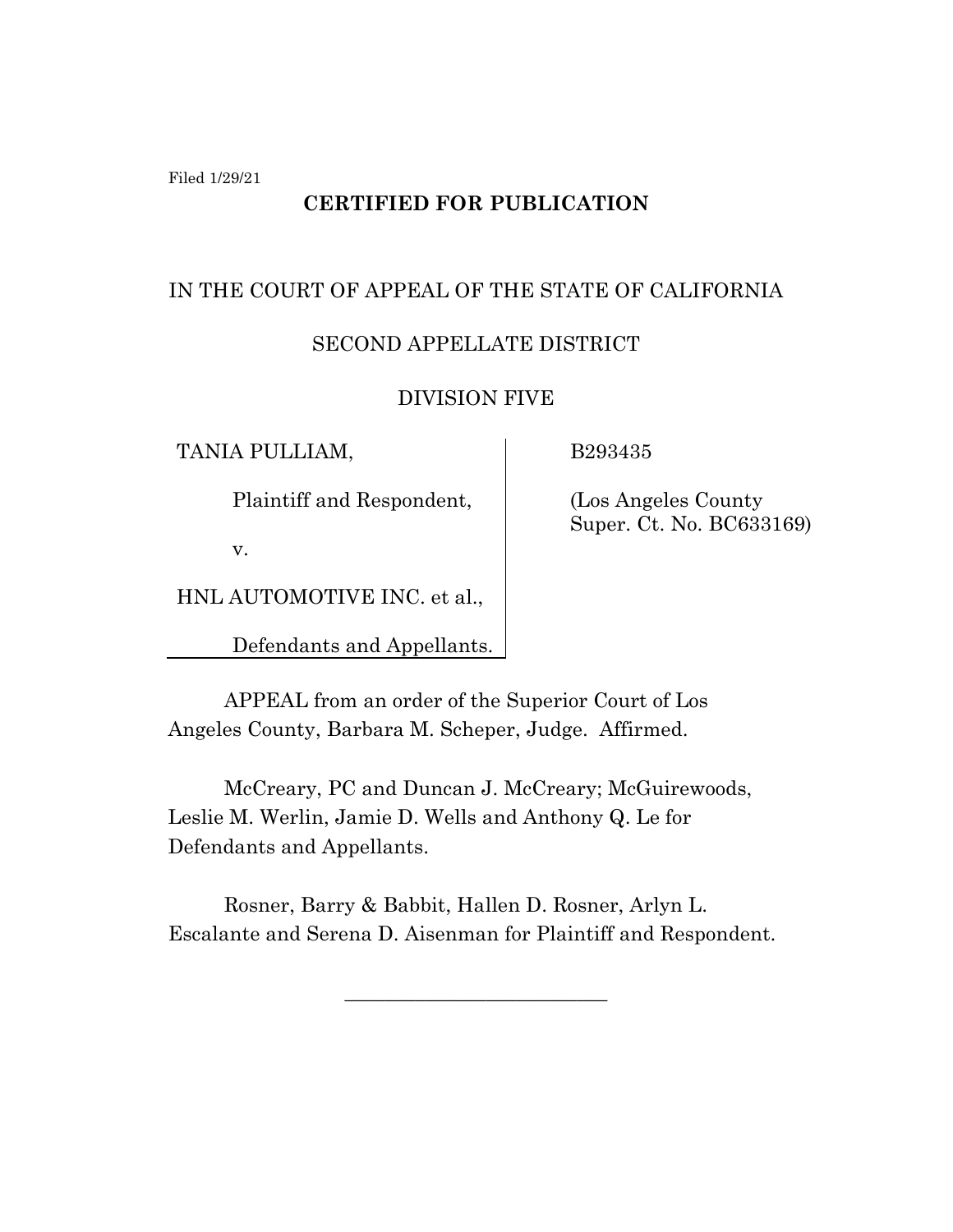## *INTRODUCTION*

Defendants HNL Automotive Inc. and TD Auto Finance, LLC (TD) appeal the trial court's award of attorney's fees to plaintiff following a jury trial on plaintiff's lemon law claims. Defendants argue: (1) plaintiff's counsel failed to provide evidence of their hourly rates, (2) the trial court erred in refusing to apportion attorney's fees, (3) the trial court erred in applying a lodestar multiplier, and (4) TD was not liable for attorney's fees under title 16, section 433.2 of the Code of Federal Regulations (2020) (the Holder Rule). We affirm the amount of attorney's fees awarded, finding no abuse of discretion. We affirm the court's ruling that TD is liable for attorney's fees, and conclude that the Holder Rule does not limit the attorney's fees that a plaintiff may recover from a creditor-assignee.

# *FACTS AND PROCEDURAL BACKGROUND*

### **1.** *Plaintiff's Vehicle Purchase*

In July 2016, plaintiff purchased a "Certified Pre-Owned" 2015 Nissan Altima from HNL Automotive Inc. (the dealership) pursuant to a retail installment sales contract. The contract included the following language from title 16, section 433.2 of the Code of Federal Regulations:

"NOTICE: ANY HOLDER OF THIS CONSUMER CREDIT CONTRACT IS SUBJECT TO ALL CLAIMS AND DEFENSES WHICH THE DEBTOR COULD ASSERT AGAINST THE SELLER OF GOODS OR SERVICES OBTAINED PURSUANT HERETO OR WITH THE PROCEEDS HEREOF. RECOVERY HEREUNDER BY THE DEBTOR SHALL NOT EXCEED AMOUNTS PAID BY THE DEBTOR HEREUNDER."

This language is commonly referred to as the Holder Rule. (*Lafferty v. Wells Fargo Bank, N.A.* (2018) 25 Cal.App.5th 398,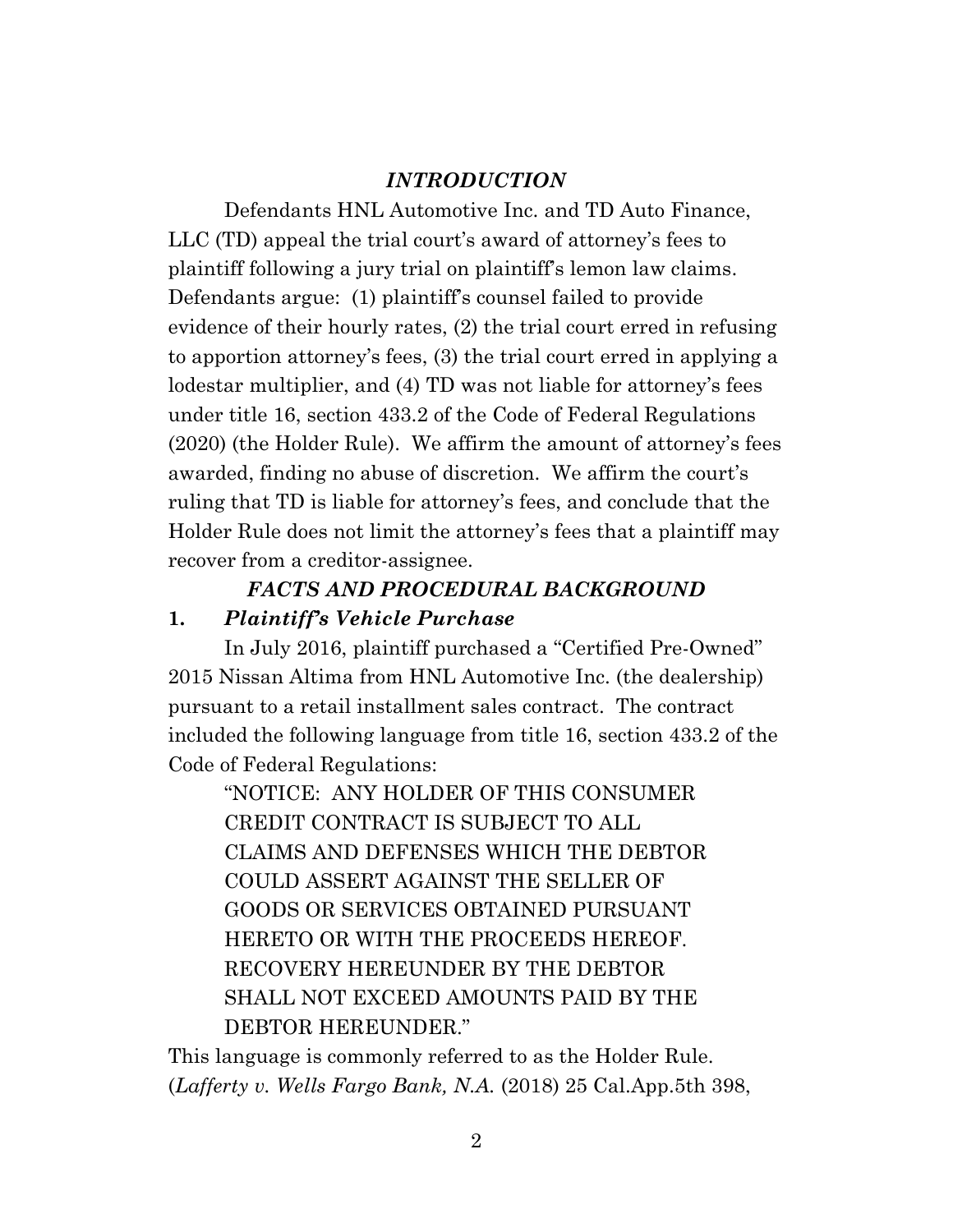404 (*Lafferty*).) We discuss in depth the Holder Rule and who is a holder in the final portion of our Discussion section below. Following plaintiff's purchase, TD accepted assignment of the retail installment sales contract and became the "Holder" of plaintiff's retail installment sales contract.

Advertisements for the particular vehicle plaintiff purchased showed that it had cruise control, 6-way poweradjustable seats, and other specific features. Plaintiff is disabled, and because of her disabilities, cruise control and poweradjustable seats were necessary features. After the purchase, plaintiff learned that the vehicle did not have cruise control or 6 way power-adjustable seats, and did not meet the requirements of the Nissan Certified Pre-Owned program as advertised.

#### **2.** *Plaintiff's Complaint and Trial*

In September 2016, less than two months after purchasing the vehicle, plaintiff filed this lawsuit against the dealership and TD in the trial court. Her complaint had six causes of action, alleging misrepresentation in violation of the Consumer Legal Remedies Act related to the vehicle's certification, breach of implied warranty under the Song-Beverly Consumer Warranty Act (Song-Beverly) codified in Civil Code section 1790 et seq., fraud and deceit, negligent misrepresentation, violation of Business and Professions Code section 17200, and violation of Vehicle Code section 11711 (vehicle fraud). **<sup>1</sup>** Plaintiff alleged that due to the inclusion of the Holder Rule language in the retail installment sales contract, TD was liable for all of the dealership's misconduct in the sale of the vehicle.

Trial occurred in April 2018. The cause was submitted to the jury with directions to return a verdict on four causes of

**<sup>1</sup>** All subsequent statutory references are to the Civil Code unless indicated otherwise.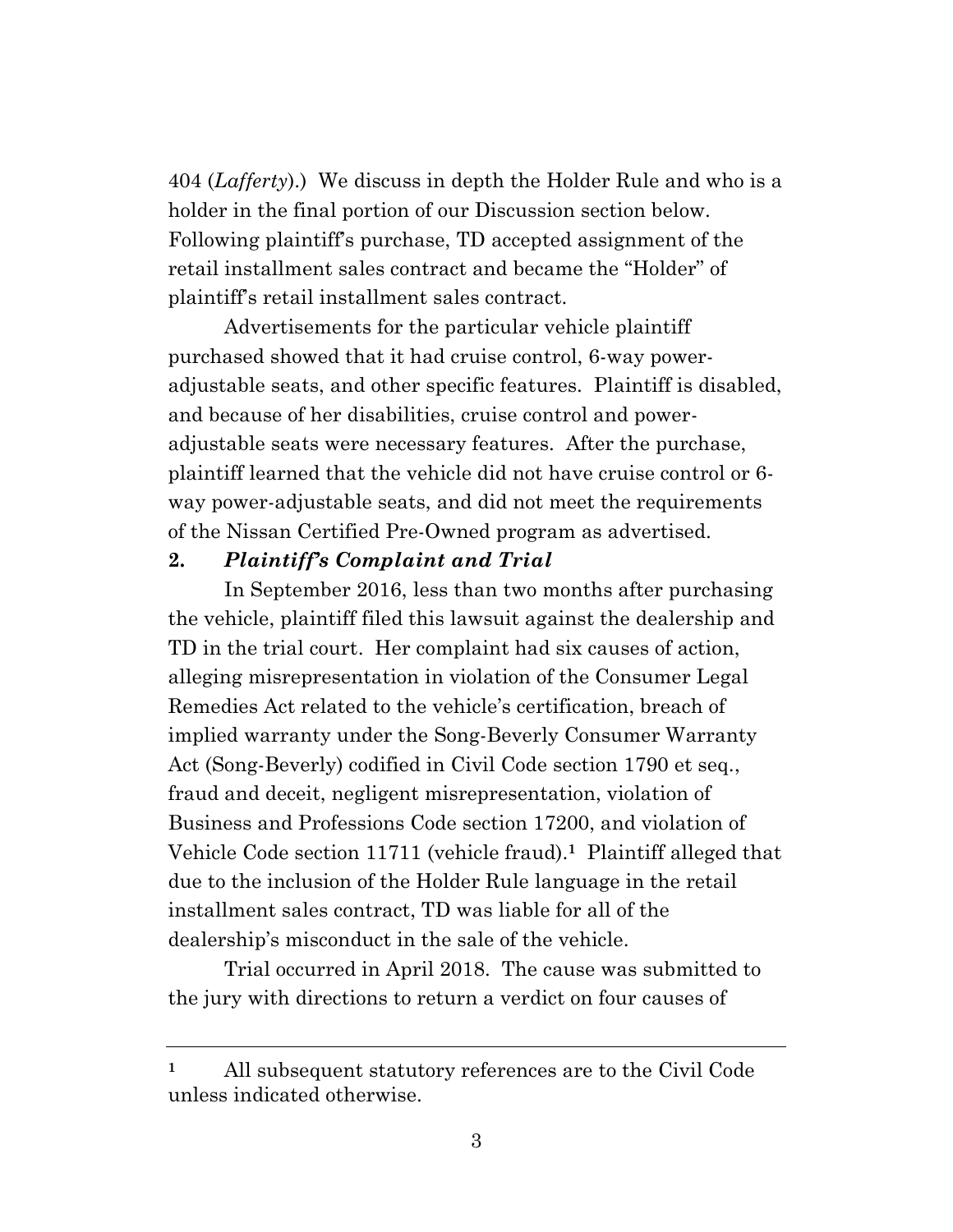action. The jury found for plaintiff on one cause of action violation of the implied warranty of merchantability under Song-Beverly. The jury's findings established plaintiff purchased a motor vehicle from the dealership, the dealership was in the business of selling motor vehicles to retail buyers, the dealership failed to adequately package and label the 2015 Nissan, and the vehicle failed to conform to the promises or affirmations of fact made on the container or label. The jury found that the purchase contract for the vehicle was assigned from the dealership to TD.

The jury found that plaintiff's total damages were \$21,957.25. On May 29, 2018, the court entered judgment in favor of plaintiff and against the dealership and TD, jointly and severally, in the amount of \$21,957.25. The judgment left blank the amount of costs, attorney's fees, and prejudgment interest to be awarded.**<sup>2</sup>**

### **3.** *Posttrial Motion for Attorney's Fees*

On July 26, 2018, plaintiff filed a posttrial motion seeking the award of attorney's fees. Plaintiff sought \$169,602, which consisted of a lodestar figure of \$141,335 and a 0.2 multiplier. Plaintiff supported the motion with declarations from Hallen D. Rosner and Michael A. Klitzke, respectively the partner and associate from Rosner, Barry & Babbit LLP, who had been working on her case. Rosner's declaration authenticated the firm's attached billing records, provided citation to similar cases where the firm's hourly rates had previously been approved, described each attorney's experience and qualifications, noted

**<sup>2</sup>** The record does not include motions or orders related to costs or prejudgment interest, but the case summary indicates at least the issue of costs was litigated by the parties. We do not discuss costs or prejudgment interest as they are not raised on appeal.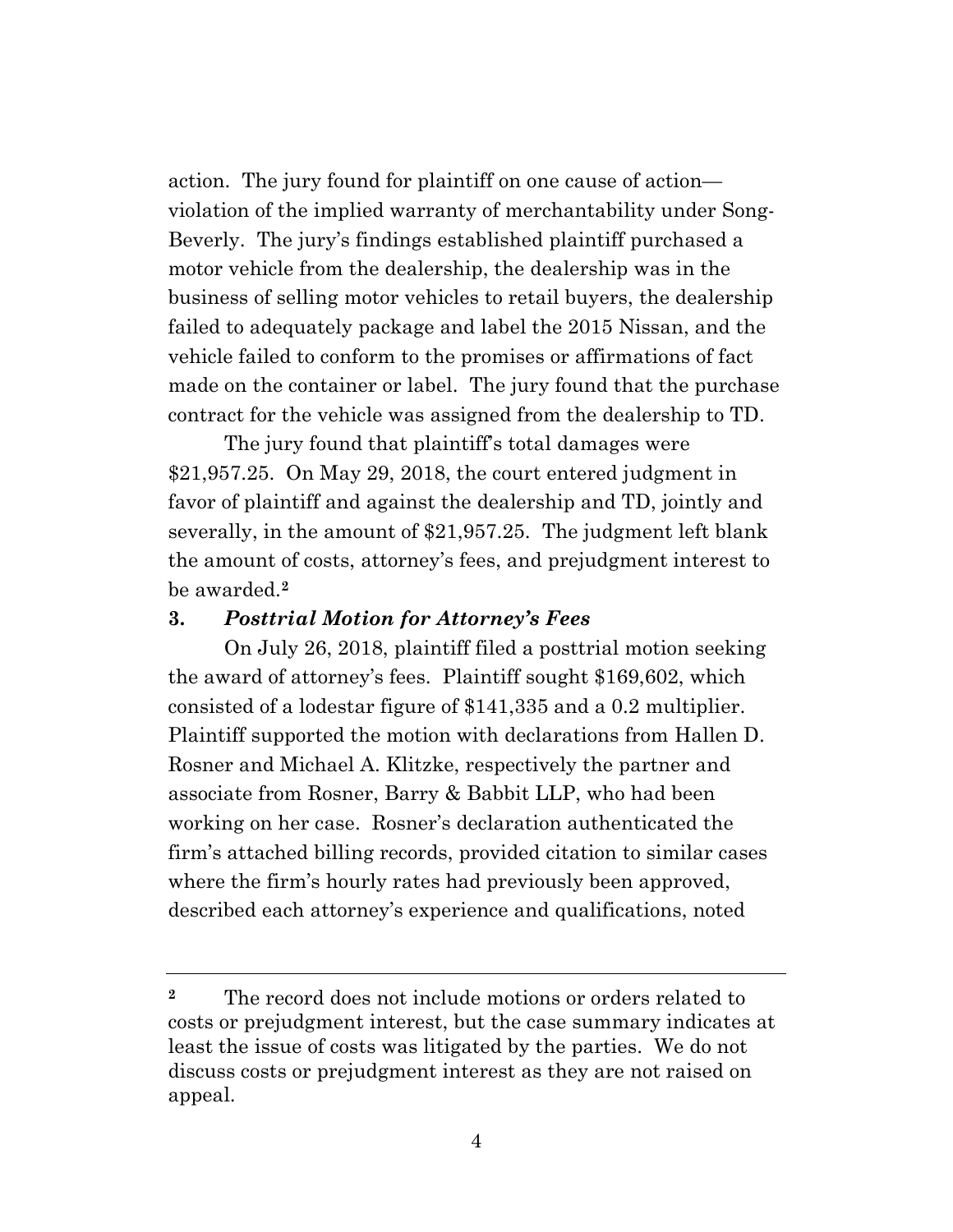that the firm's rates were not increased in contingency matters, and explained the risks the firm weathered in taking this usedvehicle case on a contingency basis. Klitzke's declaration authenticated documents related to the litigation, as well as various communications between himself and opposing counsel. He also described his legal experience and explained his hourly rate.

In the motion, plaintiff asserted that TD was liable for attorney's fees in addition to the amounts plaintiff paid under the retail installment sales contract. Plaintiff argued the Holder Rule did not bar plaintiff's recovery of attorney's fees from TD.

In its opposition, defendants objected to the declarations of plaintiff's counsel in support of the motion, and argued plaintiff failed to provide evidence of Rosner's hourly rate. Defendants asserted that the fee award should be reduced by 83 percent because plaintiff succeeded on only one of the six causes of action that had been alleged. Defendants also argued the lodestar multiplier was not appropriate because the lawsuit was not exceptionally difficult and plaintiff's counsel was not exceptionally skilled. Lastly, citing *Lafferty v. Wells Fargo Bank*  (2013) 213 Cal.App.4th 545, 563, defendants argued pursuant to title 16, section 433.2 of the Code of Federal Regulations, that TD was not liable for the attorney fees because as the holder of the retail installment sales contract, its liability could not exceed the amount plaintiff paid to TD.

On August 29, 2018, the trial court heard argument from counsel. In response to defendants' argument that plaintiff's fees should be apportioned, the court found that defendants' "mathematical" proposal of giving plaintiff one-sixth of the fees was not appropriate. The court stated: "I've decided they [plaintiff's counsel] have satisfied the burden establishing that there is no need for any sort of allocation, and it in fact would be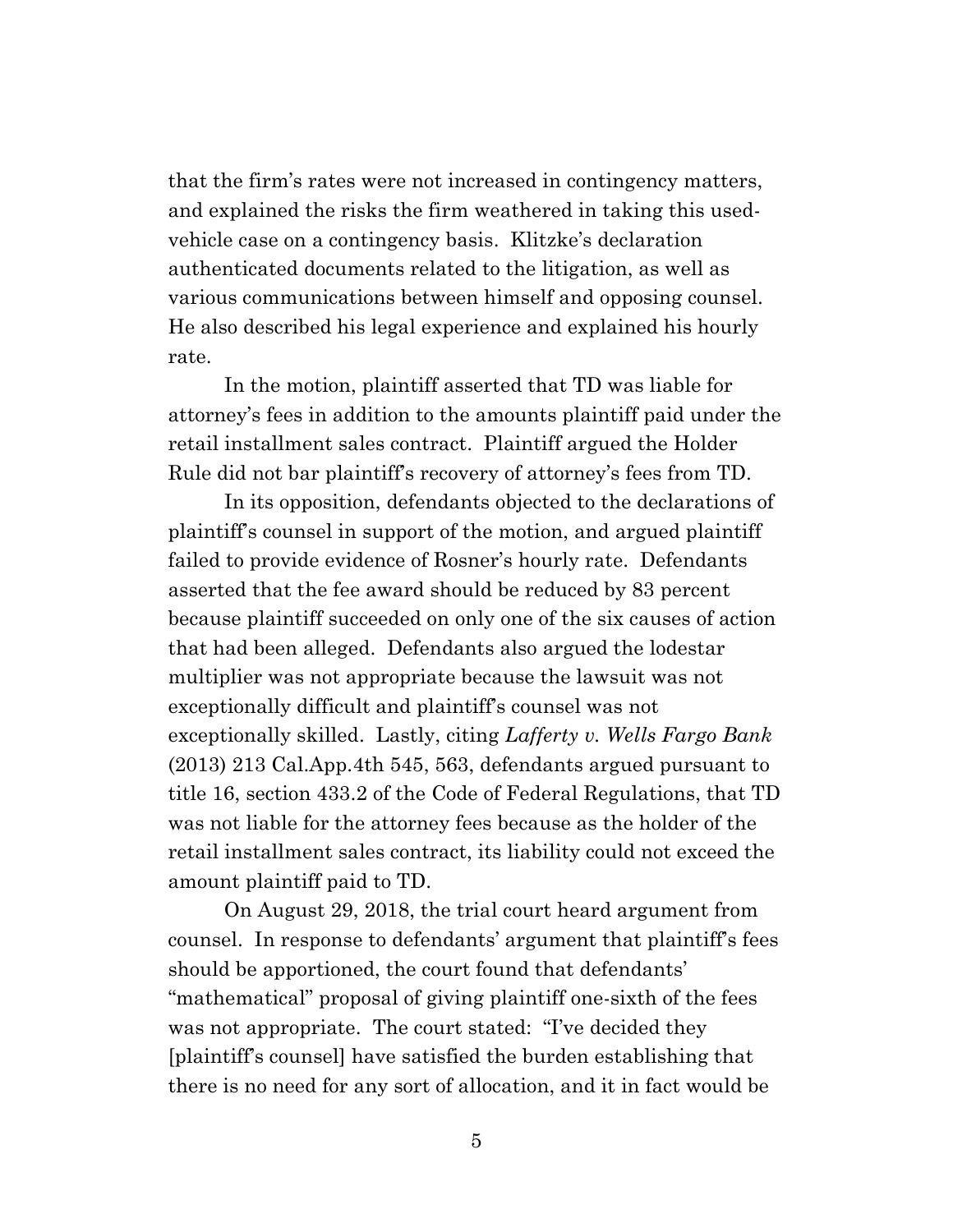impossible, and your failure to make any suggestion to the contrary other than your mathematical equation I think demonstrates that. It's just the facts and the legal theories were completely intertwined, and I don't think that there is any way that the court can or should be required to go through on a lineby-line basis and try to figure out what work went – somehow went to a fraud cause of action that did not also relate to the successful cause of action."

In response to defendants' argument that a multiplier should not be applied to the lodestar figure because it was a simple case, the court stated: "You didn't make it simple, Mr. McCreary [defense counsel], nor did your client. I was here for this, so this is not just counsel amongst themselves discussing how, you know, difficult discovery ... which is out of the presence of the jury. I saw plenty in my handing of this case, and whether it was because of your client or for some other reason, what would have been or could have been a fairly simple case was made much more complicated by your client's posture in this matter from the beginning to the end, as far as the court's concerned."

In an eleven-page minute order explaining its decision, the court awarded plaintiff \$169,602 in attorney's fees.**3** The court reiterated that apportionment was not necessary or possible based on intertwined facts of the case and that \$141,335 in fees was reasonably incurred by plaintiff in prosecuting the action. The court indicated it was capable of assessing whether the

**<sup>3</sup>** Plaintiff points out that defendants failed to include the judgment in the record. We observe that the judgment on the jury verdict can be found in the first volume of the clerk's transcript at page 121. The minute order granting attorney's fees directed the clerk to affix the attorney fees order to this judgment.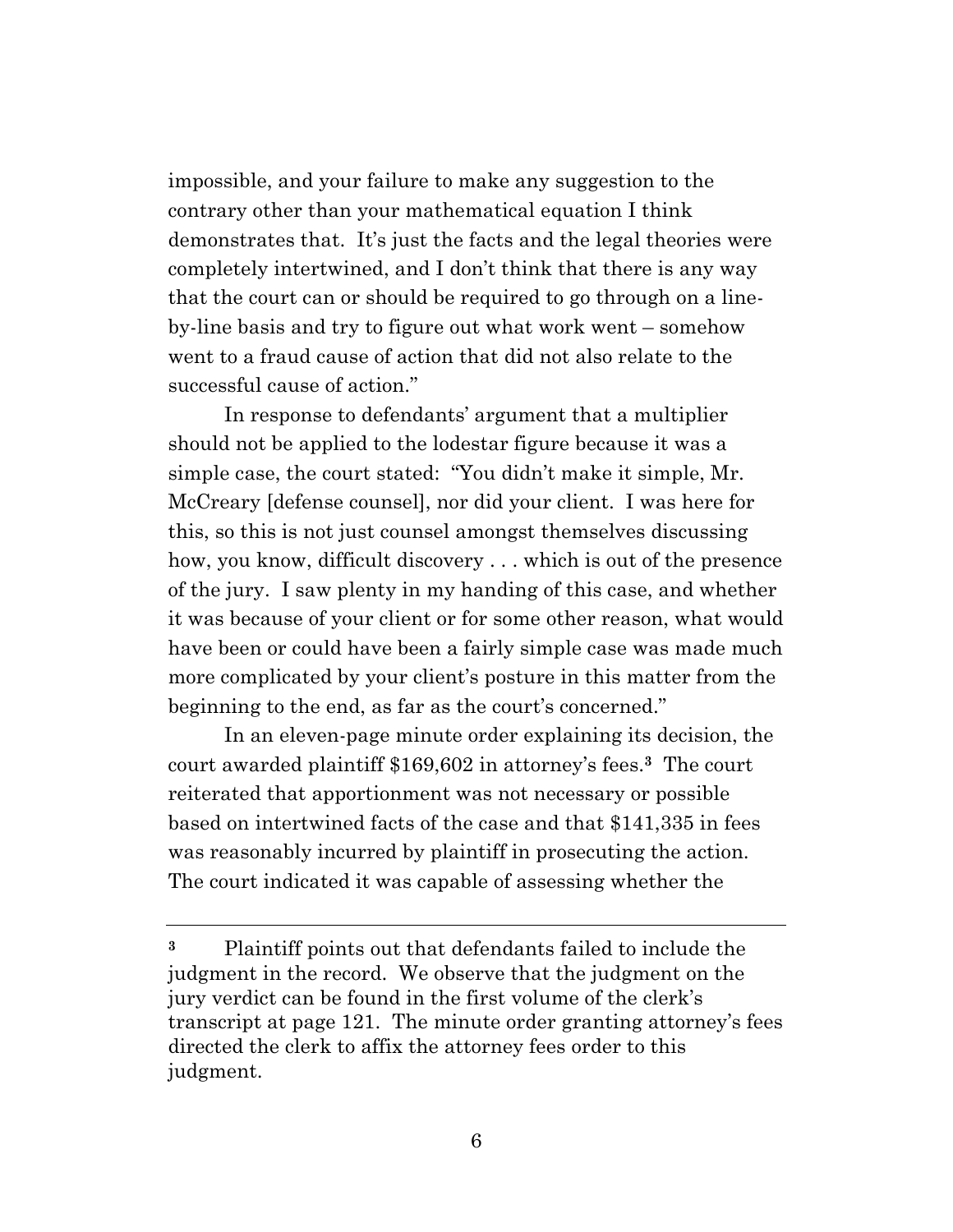lodestar was reasonable. The court also stated Rosner's hourly rate was obvious from the billing records, and pointed out that defendants did not claim his rate to be unreasonable. The court largely overruled defendants' evidentiary objections to plaintiff's counsel's declarations.**<sup>4</sup>**

### *DISCUSSION*

Defendants contend on appeal that (1) plaintiff's attorneys failed to provide evidence of their hourly rates and failed to establish that their hourly rates are the prevailing rates in the community; (2) attorney's fees should be reduced because plaintiff did not succeed on all claims; (3) the court abused its discretion by applying a lodestar multiplier to the fees, and (4) TD is not liable for attorneys' fees in this matter. We address each issue in turn.

# **1.** *Legal Overview for Awarding Attorney's Fees in Lemon Law Cases*

The jury found defendants liable for breach of the implied warranty of merchantability under Song-Beverly, commonly known as the automobile "lemon law." (*Duale v. Mercedes–Benz USA, LLC* (2007) 148 Cal.App.4th 718, 721.) In its more typical application, Song-Beverly requires automobile manufacturers to repair a new motor vehicle within a reasonable number of attempts. If the manufacturer cannot repair the vehicle, the manufacturer must replace it or pay restitution to the buyer, at the buyer's election.  $(\S 1793.2, \text{subd}, (\text{d})(2))$ . The present case is not about unsuccessful efforts to repair a vehicle but is for breach

**<sup>4</sup>** The court sustained a single hearsay objection to an exhibit titled "United States Consumer Law Attorney Fee Survey Report 2015-1016," which was attached to attorney Klitzke's declaration in support of plaintiff's motion for attorney's fees.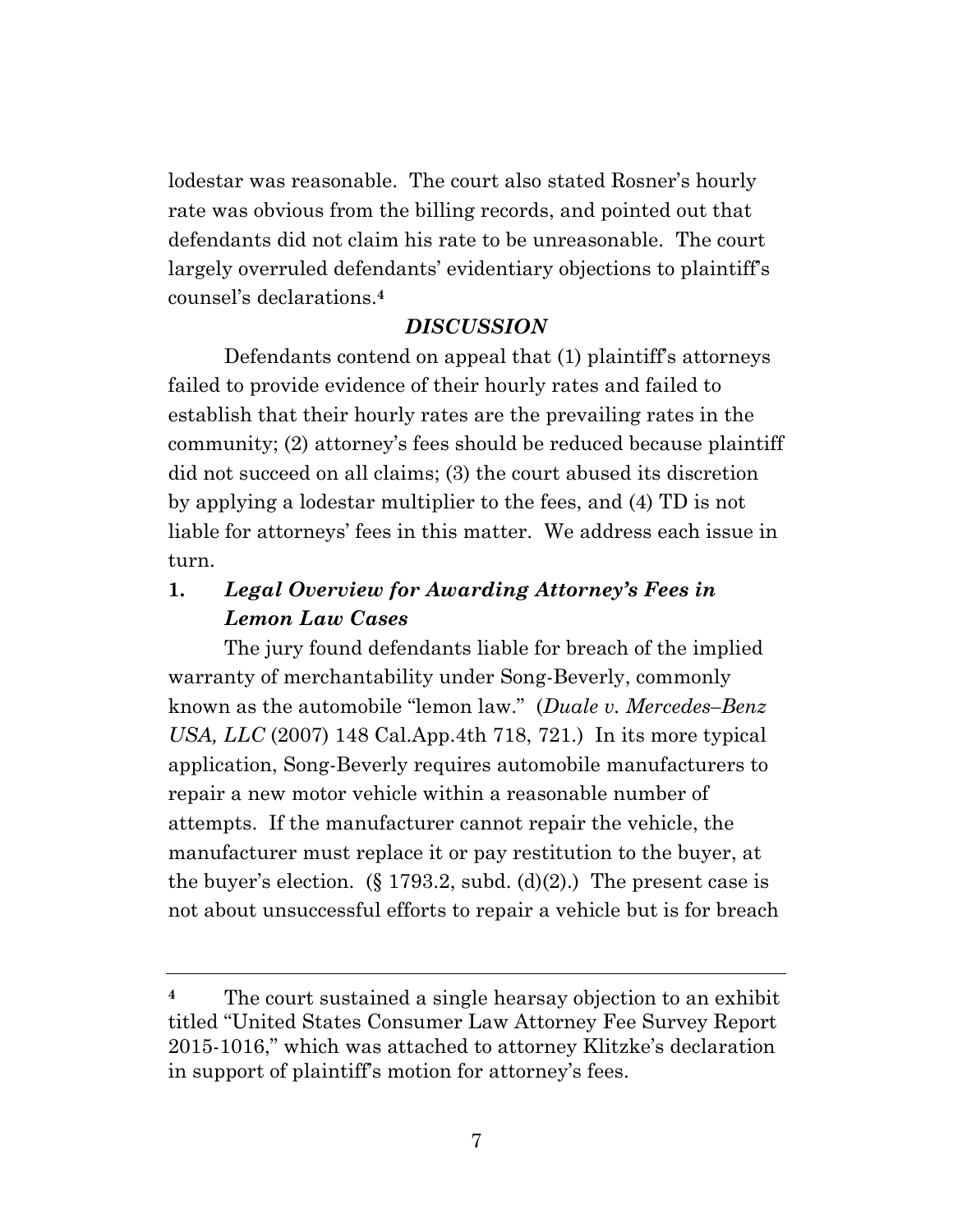of the implied warranty of merchantability in the sale of a vehicle to plaintiff.**<sup>5</sup>** Section 1794, subdivision (a) permits the buyer to bring an action for recovery of damages and other relief.

If the buyer prevails in the action against the seller, "the buyer shall be allowed by the court to recover as part of the judgment a sum equal to the aggregate amount of costs and expenses, including attorney's fees based on actual time expended, determined by the court to have been reasonably incurred by the buyer in connection with the commencement and prosecution of such action." (§ 1794, subd. (d).) "[A] prevailing buyer has the burden of showing that the fees incurred were allowable, were reasonably necessary to the conduct of the litigation, and were reasonable in amount." (*Doppes v. Bentley Motors, Inc.* (2009) 174 Cal.App.4th 967, 998 (*Doppes*).) "The reasonable hourly rate is that prevailing in the community for similar work." (*PLCM Group, Inc. v. Drexler* (2000) 22 Cal.4th 1084, 1095.)

Courts apply the lodestar method in calculating attorney's fees. (*Robertson v. Fleetwood Travel Trailers of California, Inc.* (2006) 144 Cal.App.4th 785, 818-819 (*Robertson*); *Ketchum v. Moses* (2001) 24 Cal.4th 1122, 1135 (*Ketchum*).) "That method requires the trial court to first determine a touchstone or lodestar figure based on a careful compilation of the actual time spent and reasonable hourly compensation for each attorney. [Citation.] The touchstone figure may then be augmented or diminished by

**<sup>5</sup>** Section 1792 provides: "Unless disclaimed in the manner prescribed by this chapter, every sale of consumer goods that are sold at retail in this state shall be accompanied by the manufacturer's and the retail seller's implied warranty that the goods are merchantable. The retail seller shall have a right of indemnity against the manufacturer in the amount of any liability under this section."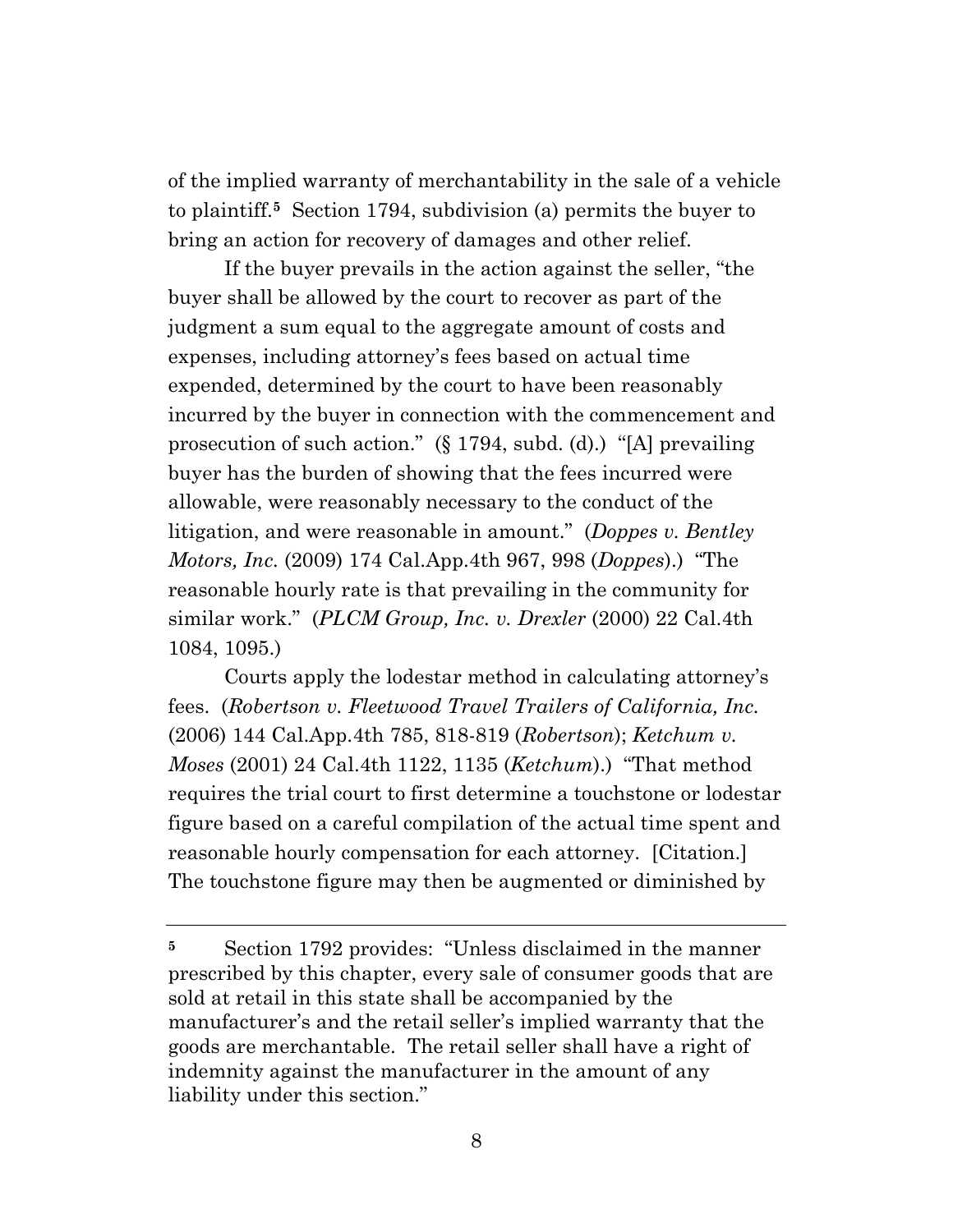taking various relevant factors into account, including (1) the novelty and difficulty of the questions involved and the skill displayed in presenting them; (2) the extent to which the nature of the litigation precluded other employment by the attorneys; and (3) the contingent nature of the fee award, based on the uncertainty of prevailing on the merits and of establishing eligibility for the award. [Citation.] As the Supreme Court subsequently explained, the initial lodestar amount is based on the reasonable rate for *noncontingent* litigation of the same type, which amount may then be enhanced (e.g., through use of a socalled multiplier) to account for factors such as the contingent nature of the case: 'The purpose of such adjustment is to fix a fee at the fair market value for the particular action. In effect, the court determines, retrospectively, whether the litigation involved a contingent risk or required extraordinary legal skill justifying augmentation of the unadorned lodestar in order to approximate the fair market rate for such services.' " (*Robertson, supra,* 144 Cal.App.4th at p. 819.) "In making its calculation, the court may rely on its own knowledge and familiarity with the legal market, as well as the experience, skill, and reputation of the attorney requesting fees." (*569 East County Boulevard LLC v. Backcountry Against the Dump, Inc.* (2016) 6 Cal.App.5th 426, 437 (*569 East County)*.)

"We review an award of attorney fees under [Song–Beverly] for abuse of discretion. [Citations.] We presume the trial court's attorney fees award is correct. . . . 'The " 'experienced trial judge is the best judge of the value of professional services rendered in his [or her] court, and while his [or her] judgment is of course subject to review, it will not be disturbed unless the appellate court is convinced that it is clearly wrong.' " ' " (*Doppes, supra,*  174 Cal.App.4th at p. 998.)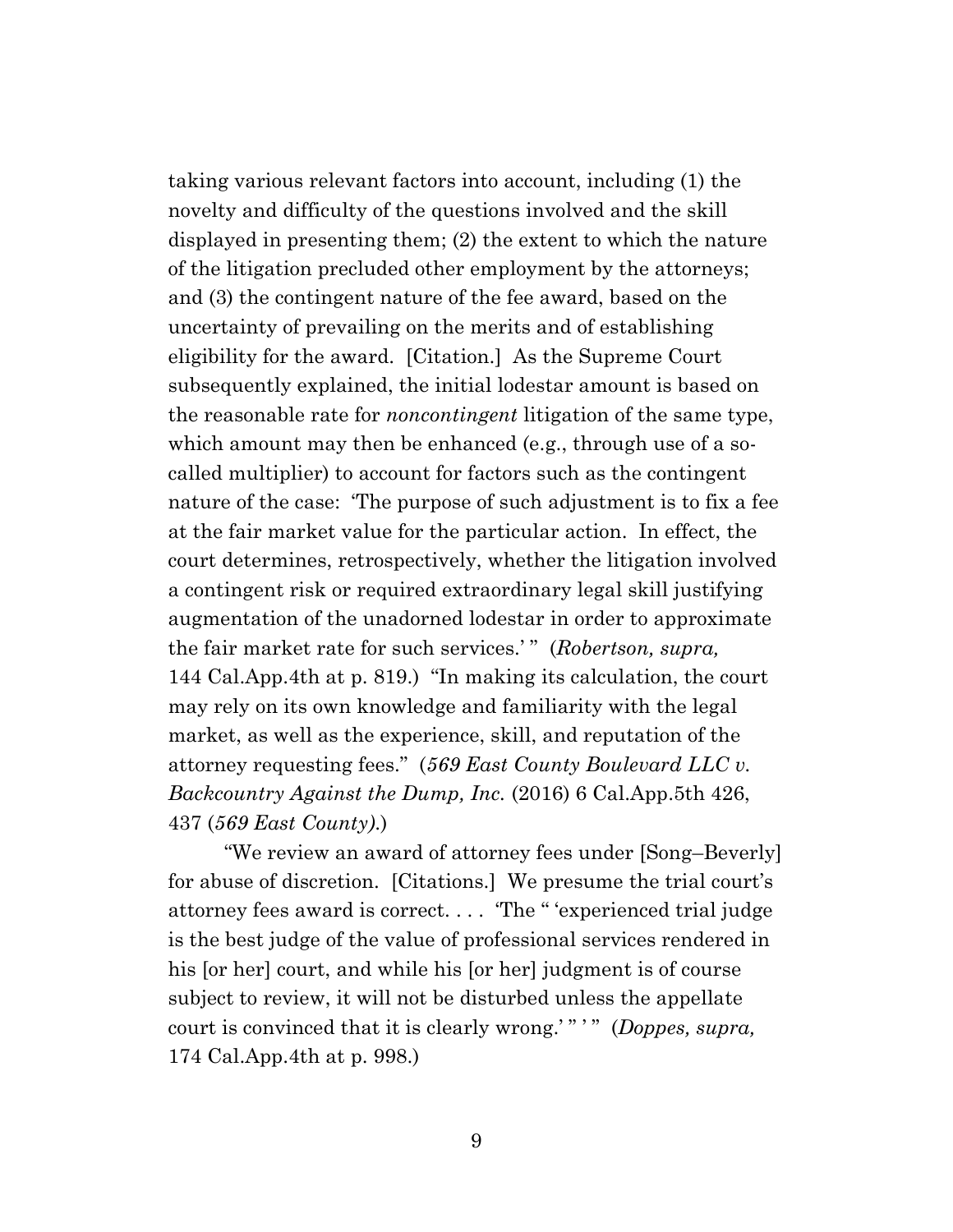#### **2.** *Substantial Evidence Supported the Lodestar Amount*

Defendants assert plaintiff "did not establish or mention Mr. Rosner's hourly billing rate whatsoever. Mr. Rosner did not provide any evidence of his hourly rate, and Appellants were unable to determine from the submissions Mr. Rosner's hourly rate." (Emphasis omitted.) Defendants mischaracterize the record.

Plaintiff's fee motion was accompanied by a declaration from Rosner. Attached to that declaration was a copy of the firm's invoice for all work completed on the case. The invoice included a description of the work performed, identification of the attorney that performed the work, and that attorney's hourly rate. Multiple attorneys from the firm worked on the case, and each attorney's hourly rate was reflected on the invoice, including (as noted by the trial court) Rosner's own rate. Substantial evidence supported that part of the lodestar based on counsel's hourly rate and hours worked.

Defendants also argue that plaintiff's counsel failed to establish that their hourly rates are the prevailing rates in the community. Rosner's declaration dedicated three paragraphs and multiple exhibits to establishing that the firm's rates are competitive in the local market, and he attached a national survey of prevailing rates among consumer protection attorneys, including rates for California attorneys. The declarations of Rosner and Klitzke included a section on the experience and qualifications of each attorney and paralegal who billed on the case. Defendants offer no authority to suggest that further evidence is needed to establish market rates in the community. The evidence was sufficient for the trial court which also observed that it was capable of assessing market rates in the community sua sponte. (See *569 East County, supra,* 6 Cal.App.5th at p. 437 ["In making its calculation, the court may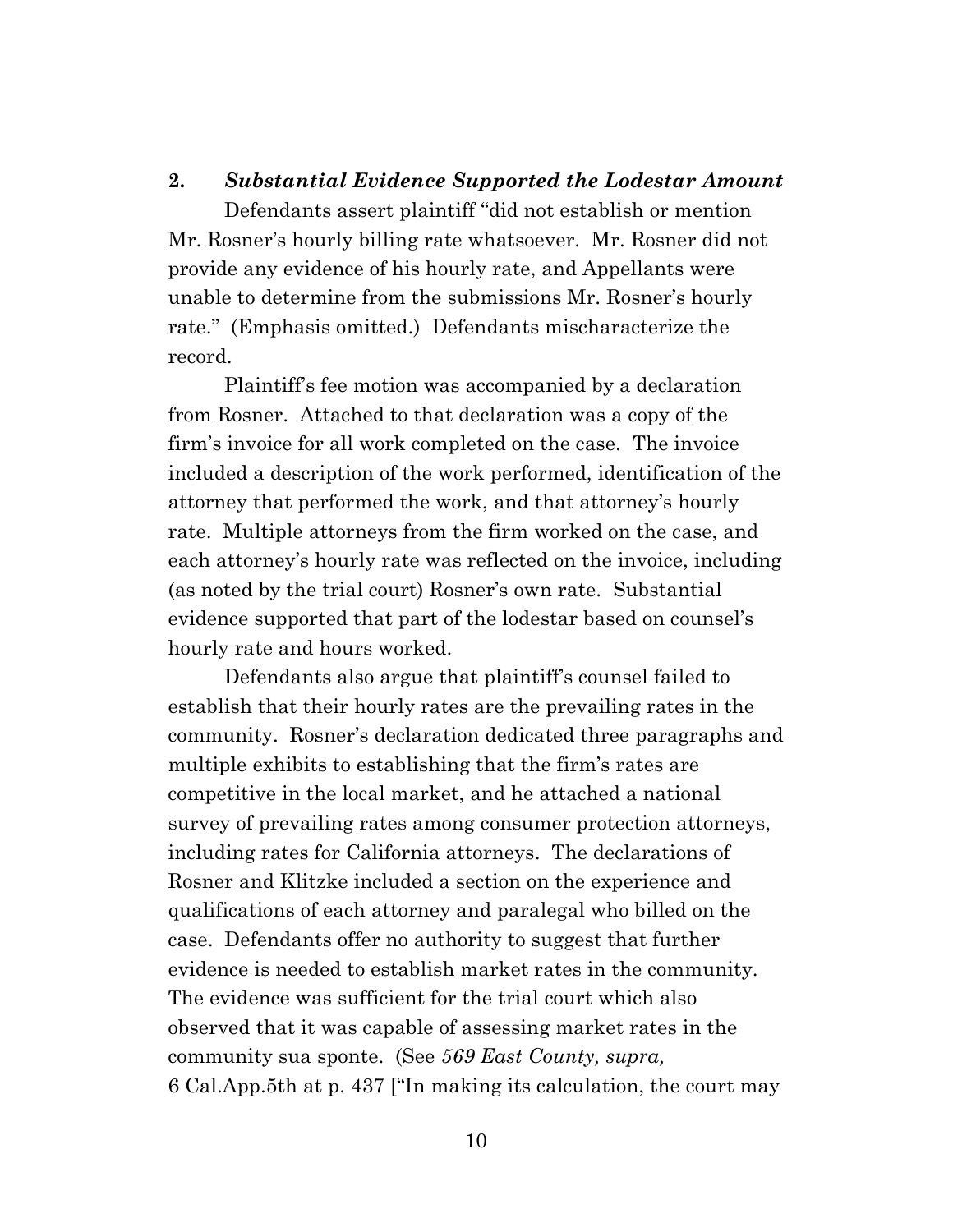rely on its own knowledge and familiarity with the legal market, as well as the experience, skill, and reputation of the attorney requesting fees."].) Substantial evidence supported the lodestar amount.

In three conclusory sentences in their opening brief and without citation to authority, defendants generally argue that the trial court improperly overruled their foundation and hearsay objections to Rosner's and Klitzke's declarations. Defendants fail to make specific arguments about each objection on appeal or provide legal support for their position. We consider those points no further as "issues not addressed as error in a party's opening brief with legal analysis and citation to authority are forfeited." (*Golden Door Properties, LLC v. Superior Court* (2020) 52 Cal.App.5th 837, 890.)

# **3.** *No Abuse of Discretion in Refusing to Apportion the Fee Award*

We also find no abuse of discretion in the trial court's refusal to apportion attorney's fees based on plaintiff's success on one cause of action.

When a plaintiff is successful, "the fact that he or she has prevailed on some claims but not on others is a factor to be considered in determining the amount of the fee awarded." (*Lyons v. Chinese Hosp. Assn* (2006) 136 Cal.App.4th 1331, 1345.) Nonetheless, it is well-established that " '[a]ttorneys fees need not be apportioned between distinct causes of action where plaintiff's various claims involve a common core of facts or are based on related legal theories.'" (*Graciano v. Robinson Ford Sales, Inc.* (2006) 144 Cal.App.4th 140, 159; *Downey Cares v. Downey Community Development Com.* (1987) 196 Cal.App.3d 983, 997; see *Harman v. City and County of San Francisco* (2007) 158 Cal.App.4th 407, 421 ["There is 'no mathematical rule requiring proportionality between compensatory damages and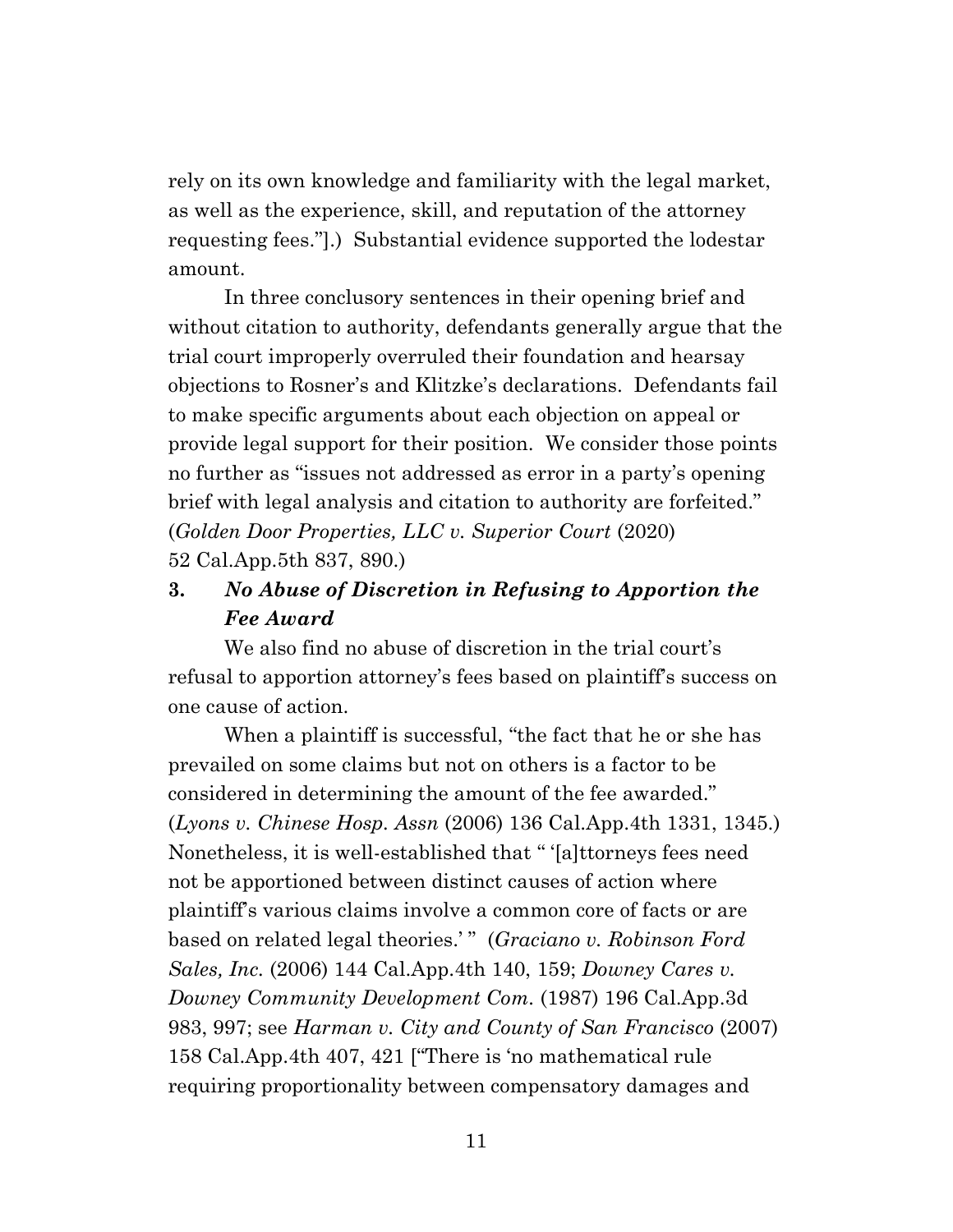attorney's fees awards, [citation], and courts have awarded attorney's fees where plaintiffs recovered only nominal or minimal damages."].)

Here, the court found that apportionment was not possible because the claims involved a common core of facts and intertwined legal theories. The record supports the court's view. Plaintiff's claims are based on a single set of facts: the dealership falsely representing that the vehicle had cruise control, 6-way power-adjustable seats, and other specific features. Each of plaintiff's causes of action revolve around these misrepresentations. Defendants do not explain how the causes of action were distinct from one another or based on different sets of facts.

We find no abuse of discretion.

# **4.** *No Abuse of Discretion in Applying a Lodestar Multiplier*

Defendants argue the court abused its discretion in applying a lodestar multiplier to attorney's fees because the "lawsuit was [a] simple factual and legal case involving a car transaction where the jury determined that the labeling on the car was incorrect under the Song Beverly Act."

Our Supreme Court has instructed that while the lodestar amount "is the basic fee for comparable legal services in the community; it may be adjusted by the court based on factors including . . . (1) the novelty and difficulty of the questions involved, (2) the skill displayed in presenting them, (3) the extent to which the nature of the litigation precluded other employment by the attorneys, [and] (4) the contingent nature of the fee award." (*Ketchum, supra,* 24 Cal.4th at p. 1132.)

Here, plaintiff solely requested a multiplier based on her counsel's contingent risk. "The purpose of a fee enhancement, or so-called multiplier, for contingent risk is to bring the financial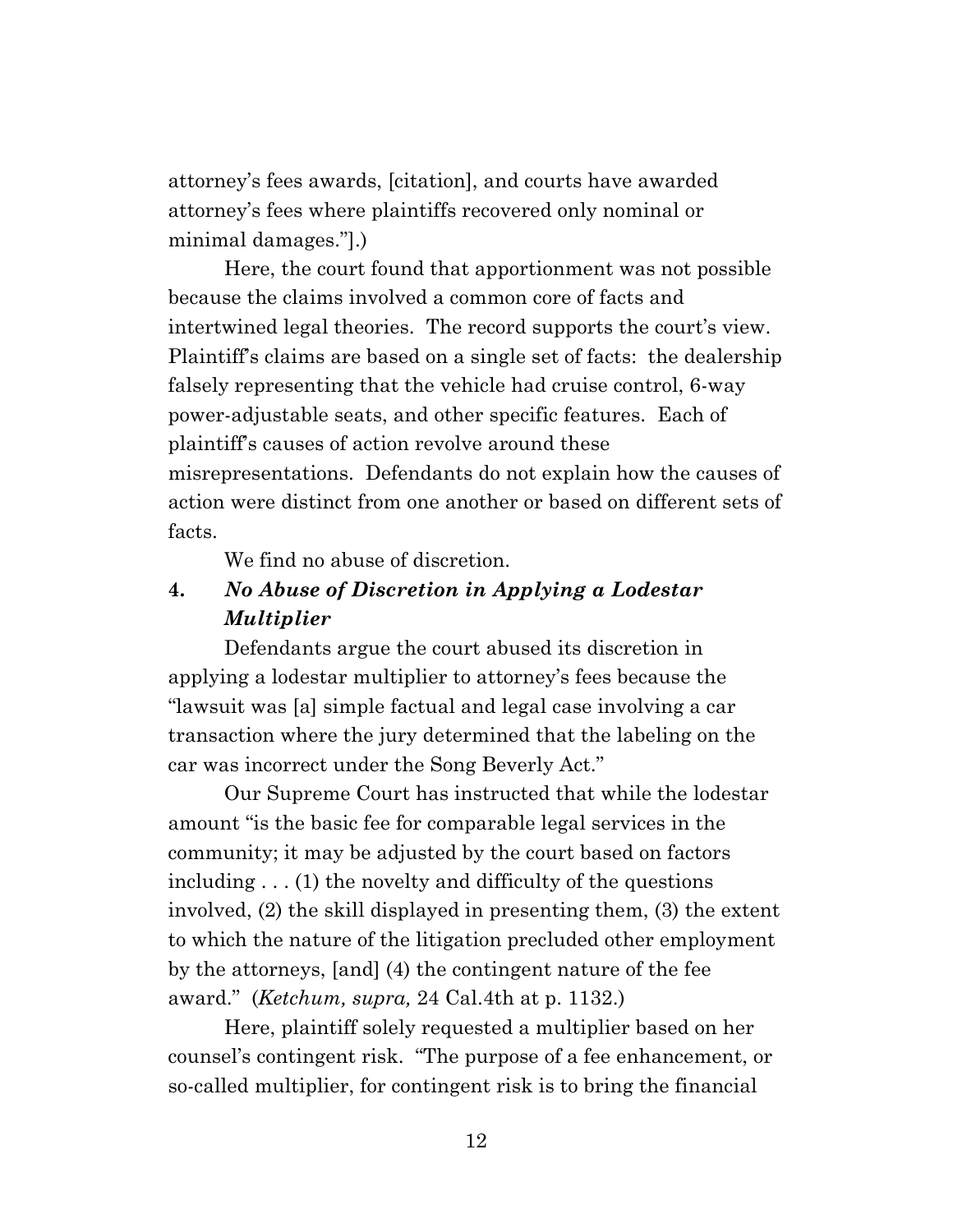incentives for attorneys enforcing important constitutional rights . . . into line with incentives they have to undertake claims for which they are paid on a fee-for-services basis." (*Ketchum, supra,* 24 Cal.4th at p. 1132.) The lodestar enhancement "is intended to approximate market-level compensation for such services, which typically includes a premium for the risk of nonpayment or delay in payment of attorney fees." (*Id.* at p. 1138.)

Defendants focus on the novelty of the case in arguing the multiplier was an abuse of discretion. Defendants do not address the contingency risk, or any other factor that courts may consider when awarding a multiplier enhancement.

We conclude the trial court did not abuse its discretion in awarding a 0.2 multiplier to account for the inherent risks associated with taking the case on contingency and fronting all costs of litigation. Rosner's declaration explained that the firm bills at the same rate for contingent and non-contingent cases. Rosner also attested to the risks associated with contingent cases. The requested multiplier was modest and it accounted for the risk plaintiff's counsel took in litigating the case against defendants whom the court found made the case challenging and protracted. The trial court specifically found defense counsel's litigation tactics complicated the case and made what could have been a "simple" case into a difficult one.**6** On this record, there was no abuse of discretion.

**<sup>6</sup>** It appears that during litigation, defendants made it difficult to secure witnesses, refused to appear and complete depositions, and withheld documents.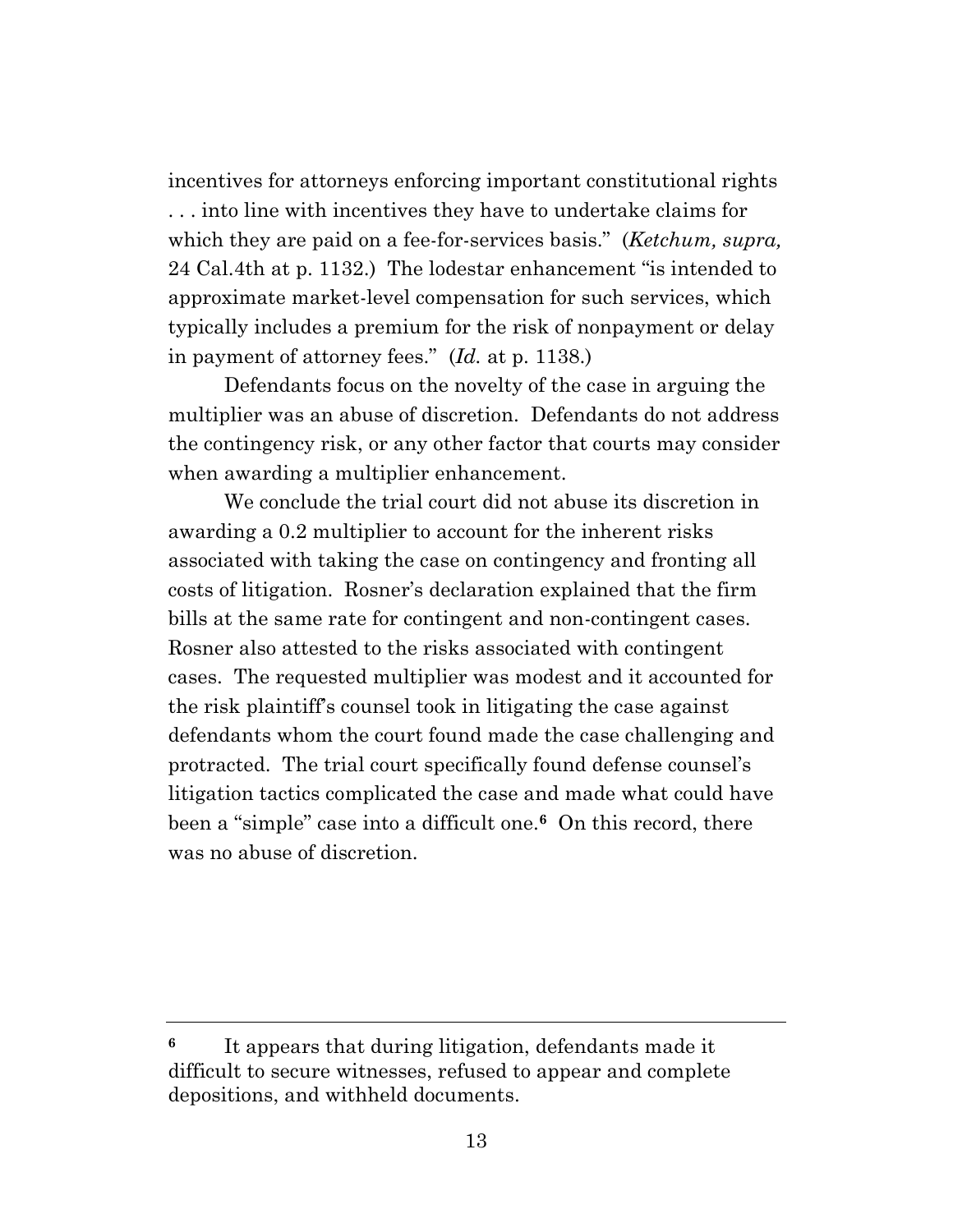# **5.** *The Holder Rule Does Not Limit TD Auto Finance's Liability for Attorney's Fees*

Defendant TD alone argues that it is not liable for attorney's fees based on the Holder Rule (16 C.F.R. § 433.2). We disagree.

#### *a. The Holder Rule*

The Federal Trade Commission (FTC) "promulgated the Holder Rule in 1975 as a consumer protection measure to abrogate the holder in due course rule for consumer installment sale contracts that are funded by a commercial lender. [Citations.] 'Under the holder in due course principle, the creditor could "assert his right to be paid by the consumer despite misrepresentation, breach of warranty or contract, or even fraud on the part of the seller, and despite the fact that the consumer's debt was generated by the sale." ' [Citation.] 'Before the FTC rule, if a seller sold goods on credit and transferred the credit contract to a lender, the lender could enforce the buyer's promise to pay even if the seller failed to perform its obligations under the sales contract. Similarly, despite a seller's breach, the buyer was obligated to pay the lender under a consumer loan contract that directly financed the purchase of goods or services from the seller.' " (*Lafferty, supra,* 25 Cal.App.5th at pp. 410–411.) " 'In abrogating the holder in due course rule in consumer credit transactions, the FTC preserved the consumer's claims and defenses against the creditor-assignee. The FTC rule was therefore designed to reallocate the cost of seller misconduct to the creditor. The commission felt the creditor was in a better position to absorb the loss or recover the cost from the guilty party—the seller.'" (*Id.* at p. 411.)

The FTC's regulation requires the following notice to be given in every consumer installment sales contract that is funded

14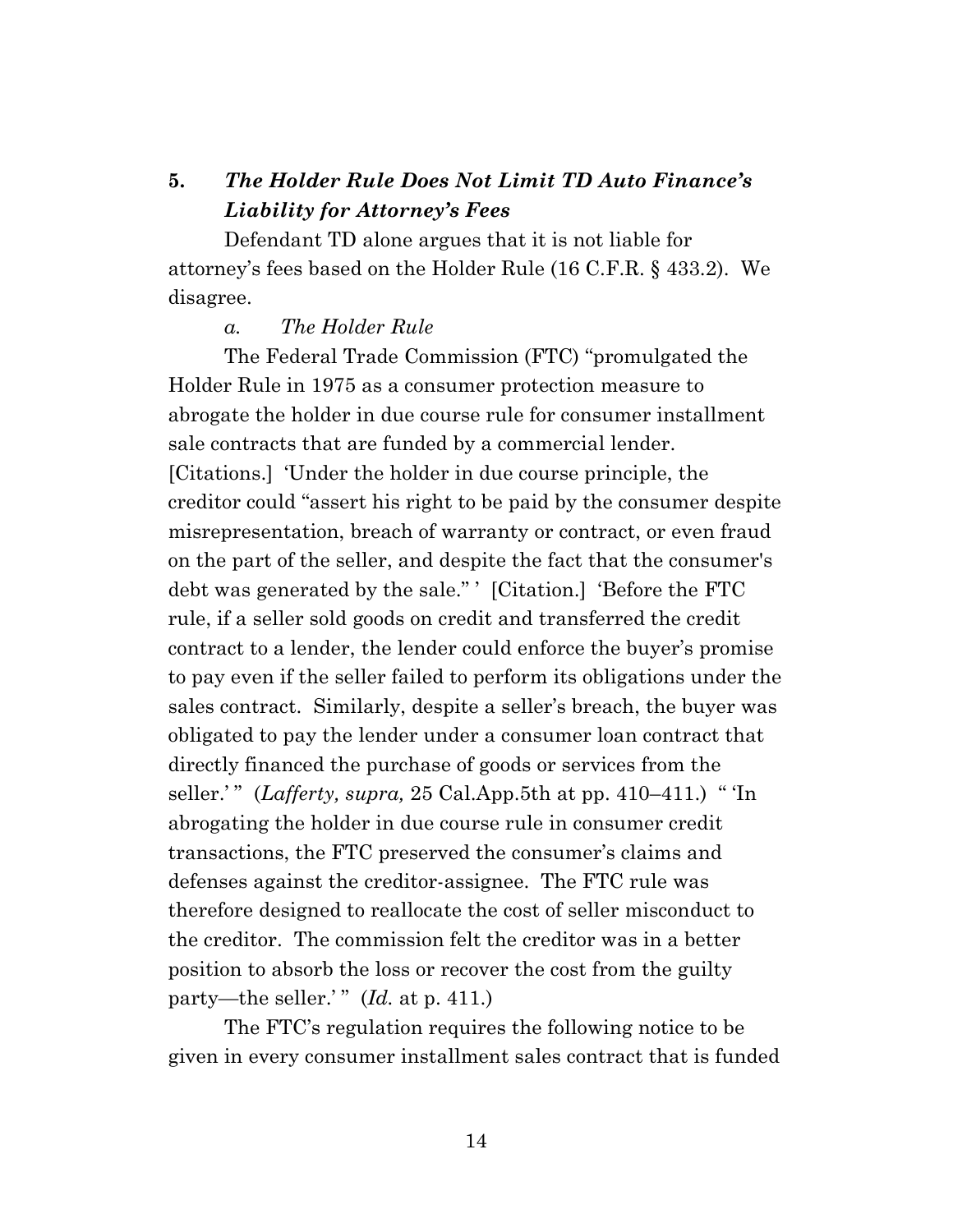by a commercial lender (*Lafferty, supra,* 25 Cal.App.5th at p. 404):

> "NOTICE: ANY HOLDER OF THIS CONSUMER CREDIT CONTRACT IS SUBJECT TO ALL CLAIMS AND DEFENSES WHICH THE DEBTOR COULD ASSERT AGAINST THE SELLER OF GOODS OR SERVICES OBTAINED PURSUANT HERETO OR WITH THE PROCEEDS HEREOF. RECOVERY HEREUNDER BY THE DEBTOR SHALL NOT EXCEED AMOUNTS PAID BY THE DEBTOR HEREUNDER." (16 C.F.R. § 433.2.)

The FTC regulation requiring use of this notice is known as the Holder Rule.**7** Somewhat more informally, the liability imposed by the notice – in contrast to the otherwise applicable holder in due course principle – is also known as the Holder Rule.

*b. The Parties' Contentions and Overview* 

The parties wrestle with the final sentence of the Holder Rule, which states that recovery by the debtor shall not exceed the amounts paid by the debtor under the installment sales contract. TD asserts that this limits plaintiff's recovery of both damages *and attorney's fees* to the amount she paid under the retail sale installment contract. Plaintiff argues the limit applies only to compensatory damages.

A number of voices, including state and federal courts, the California Legislature, and the FTC, have all expressed opinions

**<sup>7</sup>** The Regulation provides that it is a deceptive trade practice to omit the Holder Rule Notice in a consumer credit contract. (16 C.F.R. § 433.2.) A consumer credit contract is, in turn, defined as "[a]ny instrument which evidences or embodies a debt arising from a 'Purchase Money Loan' transaction or a 'financed sale'" as those terms are themselves defined by regulation. (16 C.F.R. § 433.1(i).)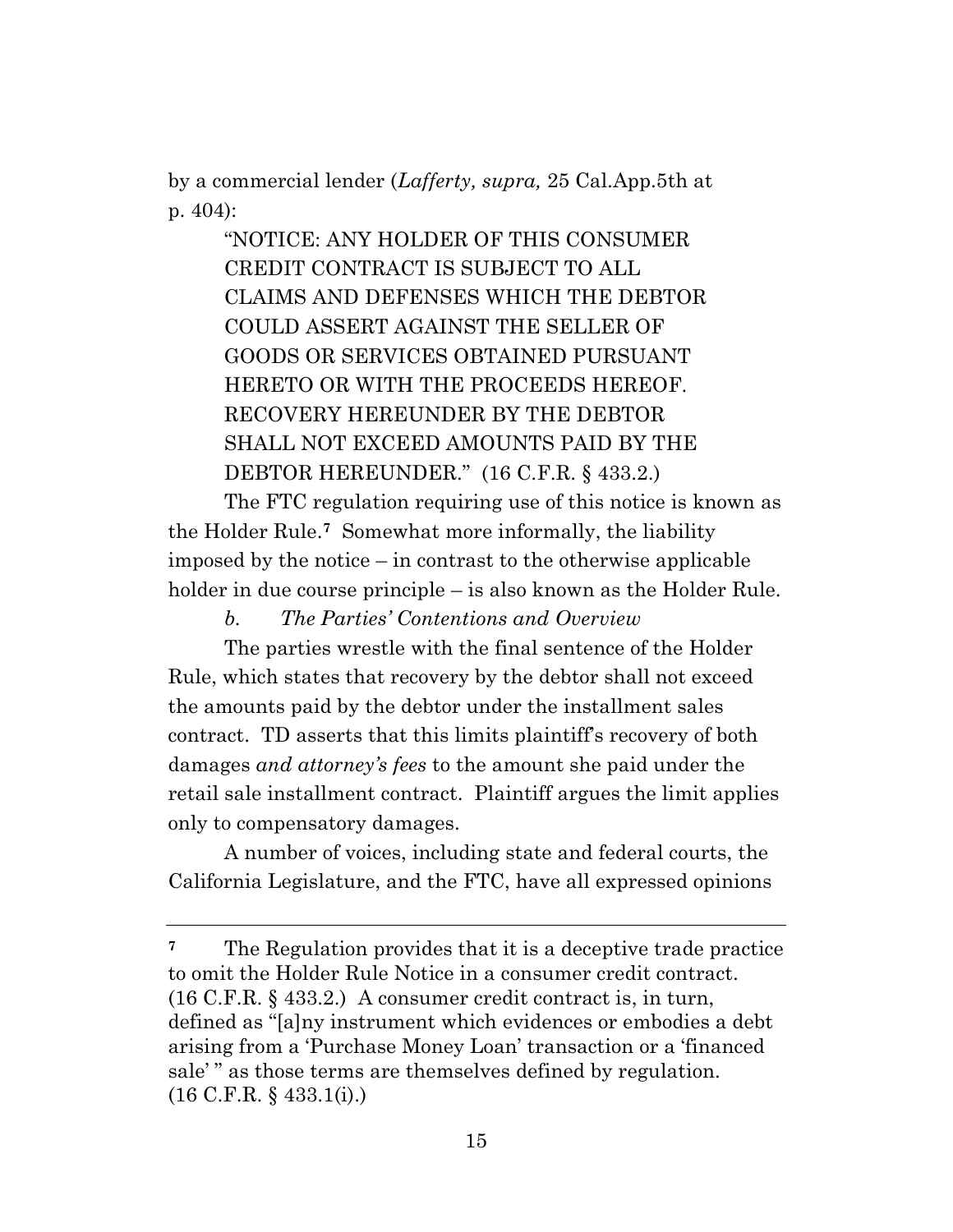on the issue – many of them contradictory. A broad overview of the situation, which we will discuss in greater detail below, is this: In California, the Third Appellate District in *Lafferty, supra,* 25 Cal.App.5th 398, held that the Holder Rule's cap on recovery applies to attorney's fees as well as damages. In response to *Lafferty*, the California Legislature enacted a statute, Civil Code section 1459.5, intended to abrogate *Lafferty* and allow recovery of attorney's fees in excess of the Holder Rule's cap.**<sup>8</sup>**

In the meantime, other jurisdictions were also struggling with the issue. Some courts found the Holder Rule's cap applied to attorney's fees. (E.g., *Simpson v. Anthony Auto Sales, Inc.* (W.D. La. 1998) 32 F.Supp.2d 405, 410; *State ex rel. Stenberg v. Consumer's Choice Foods, Inc.* (Neb. 2008) 755 N.W.2d 583, 595; *Scott v. Mayflower Home Imp. Corp.* (2001) 363 N.J.Super. 145, 165-166, overruled on other grounds by *Psensky v. American Honda Finance Corp.* (2005) 378 N.J.Super. 221, 231.) Others found it did not. (E.g., *Oxford Finance Cos. v. Velez* (Tx.Ct.App. 1991) 807 S.W.2d 460, 464-465.) Still others imposed attorney's fees on holders in excess of the cap without even addressing the issue. (E.g., *Diaz v. Paragon Motors of Woodside, Inc.* (E.D.N.Y. 2008) 2008 WL 2004001; *In re Stewart* (E.D.Pa. 1988) 93 B.R. 878, 879.)

At the same time, as part of its review of its regulations, the FTC sought comments on the costs, benefits, and impact of

**<sup>8</sup>** Section 1459.5 provides: "A plaintiff who prevails on a cause of action against a defendant named pursuant to Part 433, Title 16 of the Code of Federal Regulations or any successor thereto, or pursuant to the contractual language required by that part or any successor thereto, may claim attorney's fees, costs, and expenses from that defendant to the fullest extent permissible if the plaintiff had prevailed on that cause of action against the seller."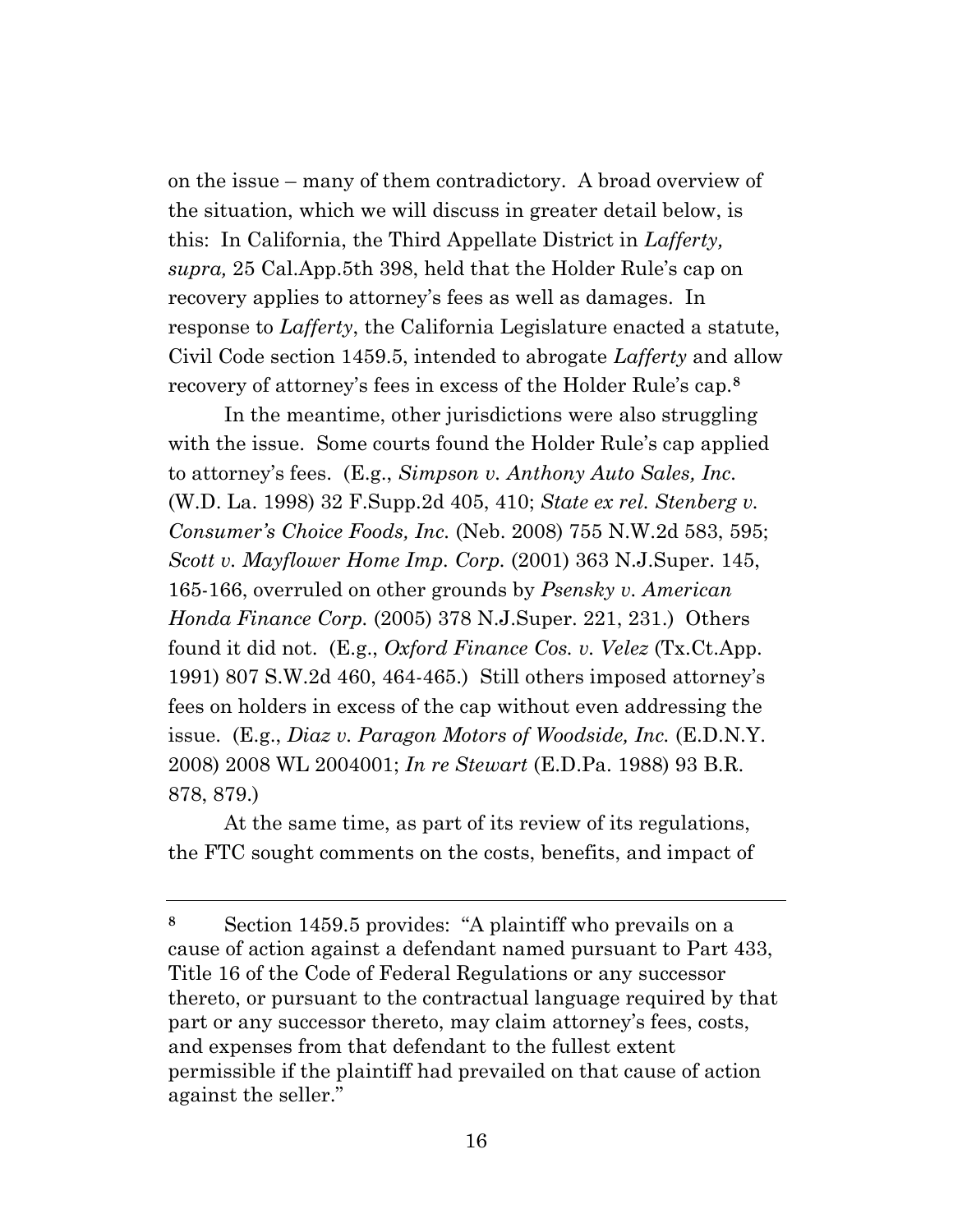the Holder Rule. (80 FR 75018.) It received a number of responses, a handful of which mentioned attorney's fees and an even smaller number of which identified the split in the law regarding the application of the cap to attorney's fees. (<https://www.ftc.gov/policy/public-comments/2015/12/initiative-631> [as of January 26, 2021] as archived <https://perma.cc/ N3SN-NPSC>.) The FTC issued a Rule Confirmation in which it confirmed the Holder Rule with no modifications, but volunteered its opinion that the Holder Rule's cap applied to attorney's fees. (84 FR 18711.)

Thereafter, the issue presented itself again in California, this time, before the First Appellate District, Division Five, in *Spikener v. Ally Financial, Inc.* (2020) 50 Cal.App.5th 151 (*Spikener*). The *Spikener* court concluded that the FTC's construction of the rule was "dispositive on the Holder Rule's application to attorney fees." (*Id.* at p. 158.) The court also determined that Civil Code section 1459.5 was preempted by the Holder Rule as so interpreted. (*Id.* at p. 160.)**<sup>9</sup>**

Not surprisingly, TD would have us follow *Lafferty* and *Spikener.***10** In our ensuing discussion, we first disagree with *Lafferty*'s interpretation of the Holder Rule, and conclude that the Holder Rule's cap itself does not apply to attorney's fees. Then, we disagree with *Spikener*'s conclusion regarding the binding

**<sup>9</sup>** Unlike *Spikener*, *Lafferty* was not a preemption case. *Lafferty* interpreted the Holder Rule's cap as applying to attorneys' fees. (*Lafferty, supra,* 25 Cal.App.5th at p. 414.)

**<sup>10</sup>** When the parties briefed this issue, *Spikener* had not yet been decided. Upon this court's request, the parties addressed *Spikener* at oral argument.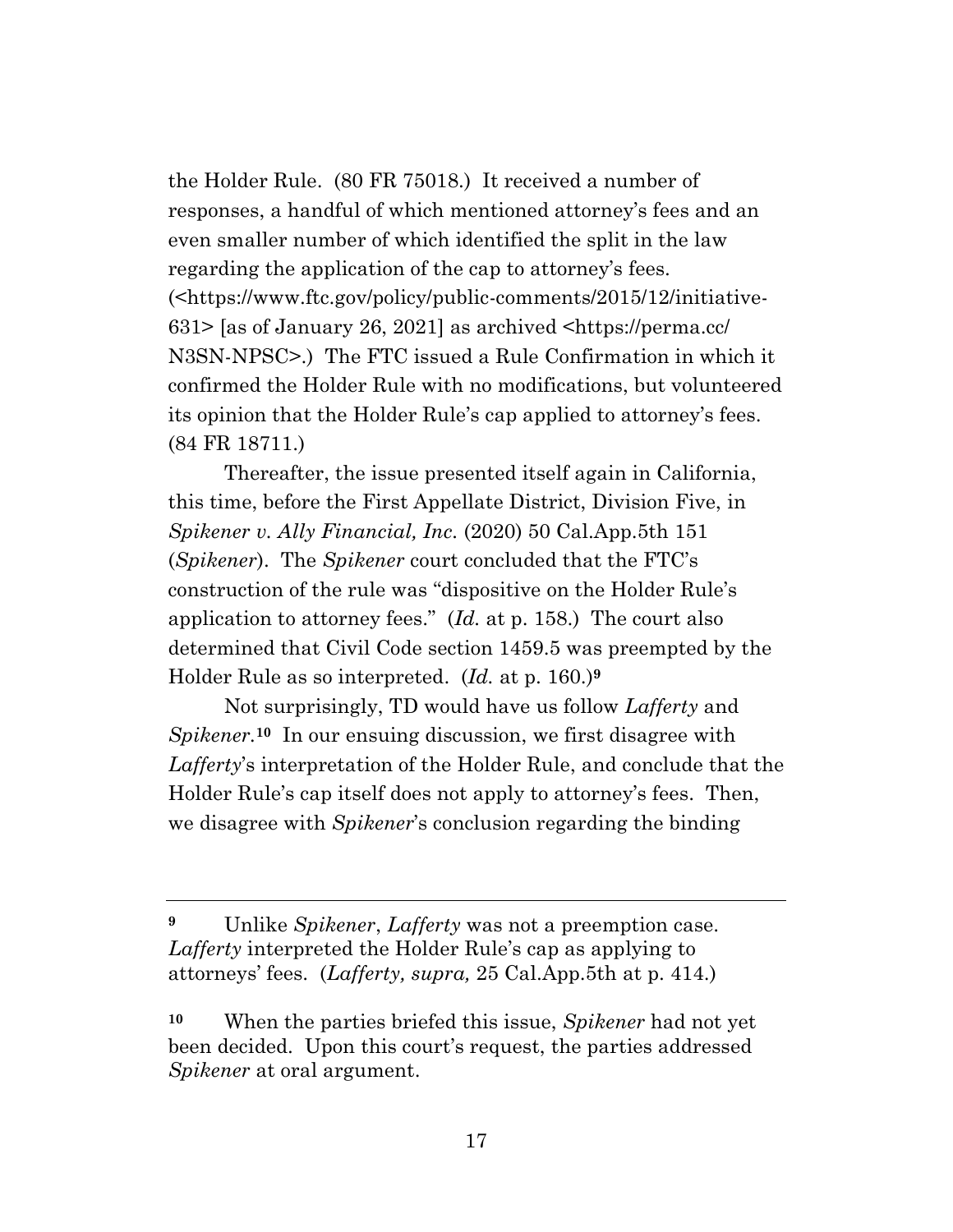nature of the FTC's contrary interpretation in its Rule Confirmation.

*c. The Holder Rule Cap Does Not Apply to Attorney Fees* Preliminarily, we set forth the rules of interpretation which apply to regulations. Next, we discuss the rationale of the *Lafferty* court which led it to conclude the Holder Rule's cap applies to attorney's fees. Lastly, we explain our disagreement with *Lafferty* and proffer our own, contrary, interpretation.

> (i) Rules of Regulatory Interpretation and Standard of Review

Generally, we apply the same rules governing statutory interpretation to the interpretation of administrative regulations. (*Regents of the University of California v. Public Employment Relations Bd.* (2020) 51 Cal.App.5th 159, 187.)

"In interpreting a statute, our primary goal is to determine and give effect to the underlying purpose of the law. [Citation.] 'Our first step is to scrutinize the actual words of the statute, giving them a plain and commonsense meaning.' [Citation.] ' "If the words of the statute are clear, the court should not add to or alter them to accomplish a purpose that does not appear on the face of the statute or from its legislative history.'" [Citation.] In other words, we are not free to 'give words an effect different from the plain and direct import of the terms used.' [Citations.] However, ' "the 'plain meaning' rule does not prohibit a court from determining whether the literal meaning of a statute comports with its purpose or whether such a construction of one provision is consistent with other provisions of the statute." ' [Citations.] To determine the most reasonable interpretation of a statute, we look to its legislative history and background." (*Goodman v. Lozano* (2010) 47 Cal.4th 1327, 1332.)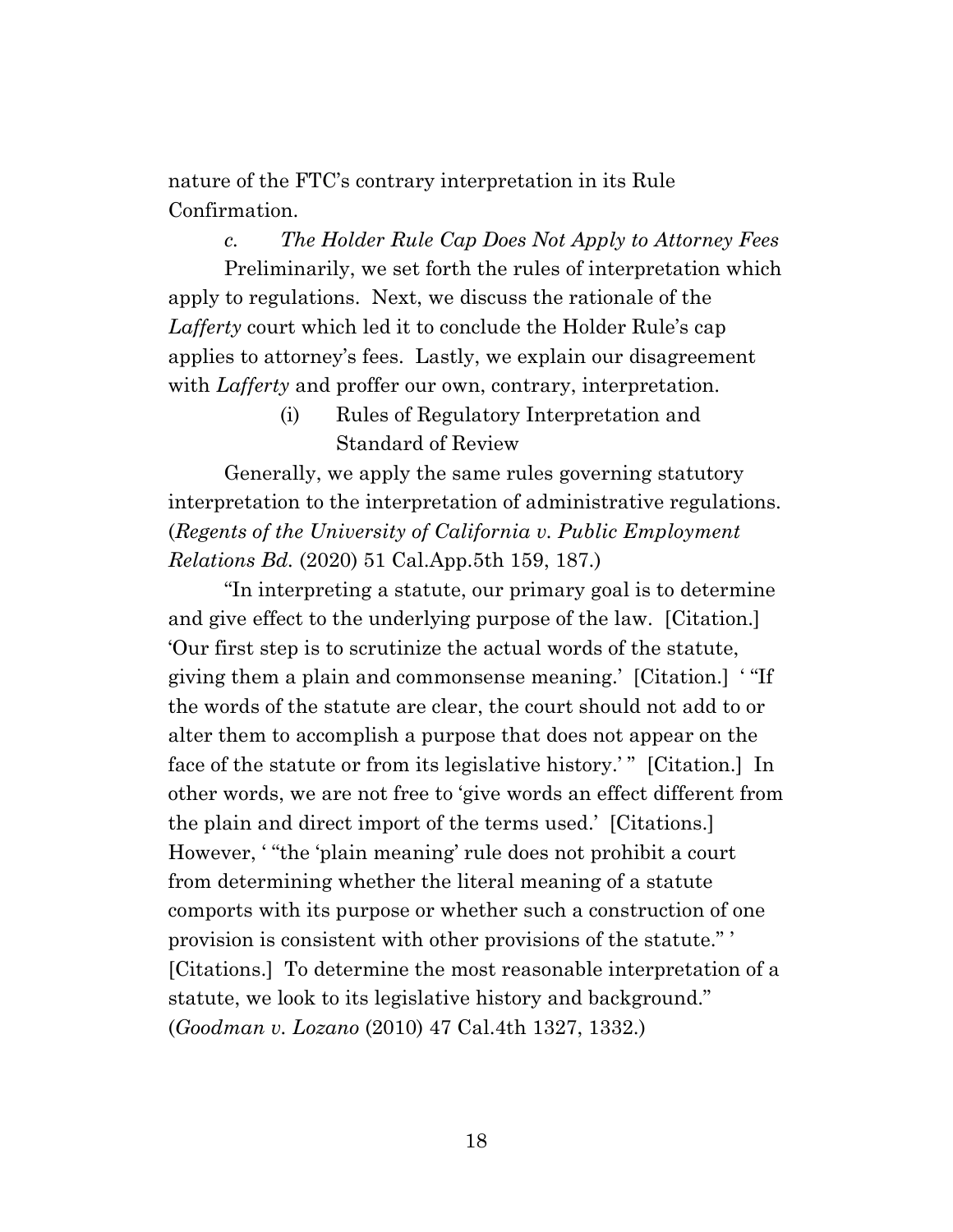We review statutory interpretation and preemption questions de novo. (*Spielholz v. Superior* Court (2001) 86 Cal.App.4th 1366, 1371.)

(ii) Lafferty's Rationale

In *Lafferty*, the plaintiffs purchased a vehicle under an installment contract, which was later assigned to a holder, *i.e.* a credit company. (*Lafferty, supra,* 25 Cal.App.5th at p. 405.) Like the case at bar, the plaintiffs sued the holder pursuant to the Holder Rule. (*Id.* at pp. 406–407.) After the plaintiffs and the holder entered into a settlement agreement where the holder paid the plaintiffs the amount paid under the installment contract, the plaintiffs moved for attorney fees. The trial court denied fees as barred by the Holder Rule's limitation on recovery in excess of the amount paid by the plaintiffs under the installment sales contract. (*Id.* at pp. 407-408.)

Relying on two California and two out-of-state cases, the *Lafferty* court stated the "term 'recovery' is broad and regularly used to include compensatory damages, punitive damages, attorney fees, and costs." (*Lafferty, supra,* 25 Cal.App.5th at p. 412.) The *Lafferty* court held: "a consumer cannot recover more under the Holder Rule cause of action than what has been paid on the debt regardless of what kind of a component of the recovery it might be—whether compensatory damages, punitive damages, or attorney fees." (*Id.* at p. 414.)

> (iii) Our Interpretation of the Language of the Holder Rule

The statutory interpretation question for us is: Does the word "recovery," as used in the Holder Rule, include attorney's fees. If "recovery" includes attorney's fees, then the Holder Rule's limitation that recovery "by the debtor shall not exceed amounts paid by the debtor hereunder," means that the court would add the attorney's fees to the compensatory award and limit the total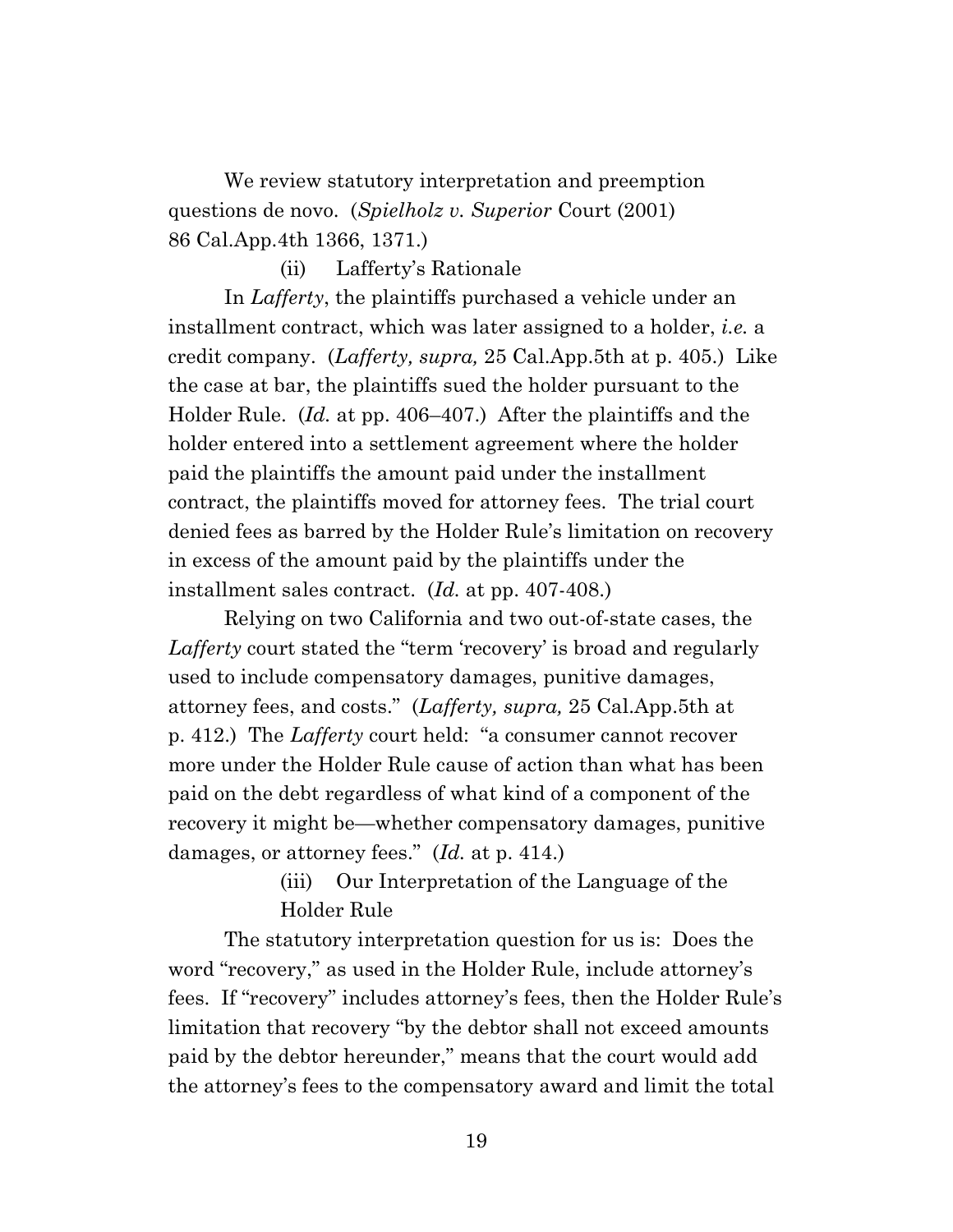recovery to the amount the debtor paid under the purchase agreement. That is *Lafferty's* holding*.* (*Lafferty, supra,*  25 Cal.App.5th at p. 412.)

Black's Law Dictionary defines "recovery" as "1. The regaining or restoration of something lost or taken away. . . . [¶] 2. The obtainment of a right to something (esp. damages) by a judgment or decree. . . . 4. An amount awarded in or collected from a judgment or decree." (Recovery Definition, Black's Law Dict. (11th ed. 2019) available at Westlaw; see *Wasatch Property Management v. Degrate* (2005) 35 Cal.4th 1111, 1121–1122, ["When attempting to ascertain the ordinary, usual meaning of a word, courts appropriately refer to the dictionary definition of that word"].) The dictionary definition of recovery focuses on damages, i.e. restoring money that was taken away from the plaintiff, and does not expressly address attorney's fees.

To the extent that *Lafferty* cites several cases that discuss recovery to include attorney's fees in contexts outside the Holder Rule, we do not find these to be persuasive in defining recovery for the purpose of the Holder Rule. The Rule's legislative history makes clear that the objective of the Holder Rule was to compel "creditors to either absorb seller misconduct costs or return them to sellers, by denying sellers access to cut-off devices," thereby discouraging "predatory practices and schemes." (Preservation of Consumers' Claims and Defenses, 40 FR 53506 (Nov. 18, 1975) p. 53523.) In its "Statement of Basis and Purpose" published in the Federal Register in conjunction with the Holder Rule's enactment, the FTC stated: "It is unfair to subject an innocent party to costs and harm occasioned by a guilty party. Consumers are clearly injured by a system which forces them to bear the full risk and burden of sales related abuses. There can be little commercial justification for such a system. The desired reallocation of cost and risk will both reduce the costs of seller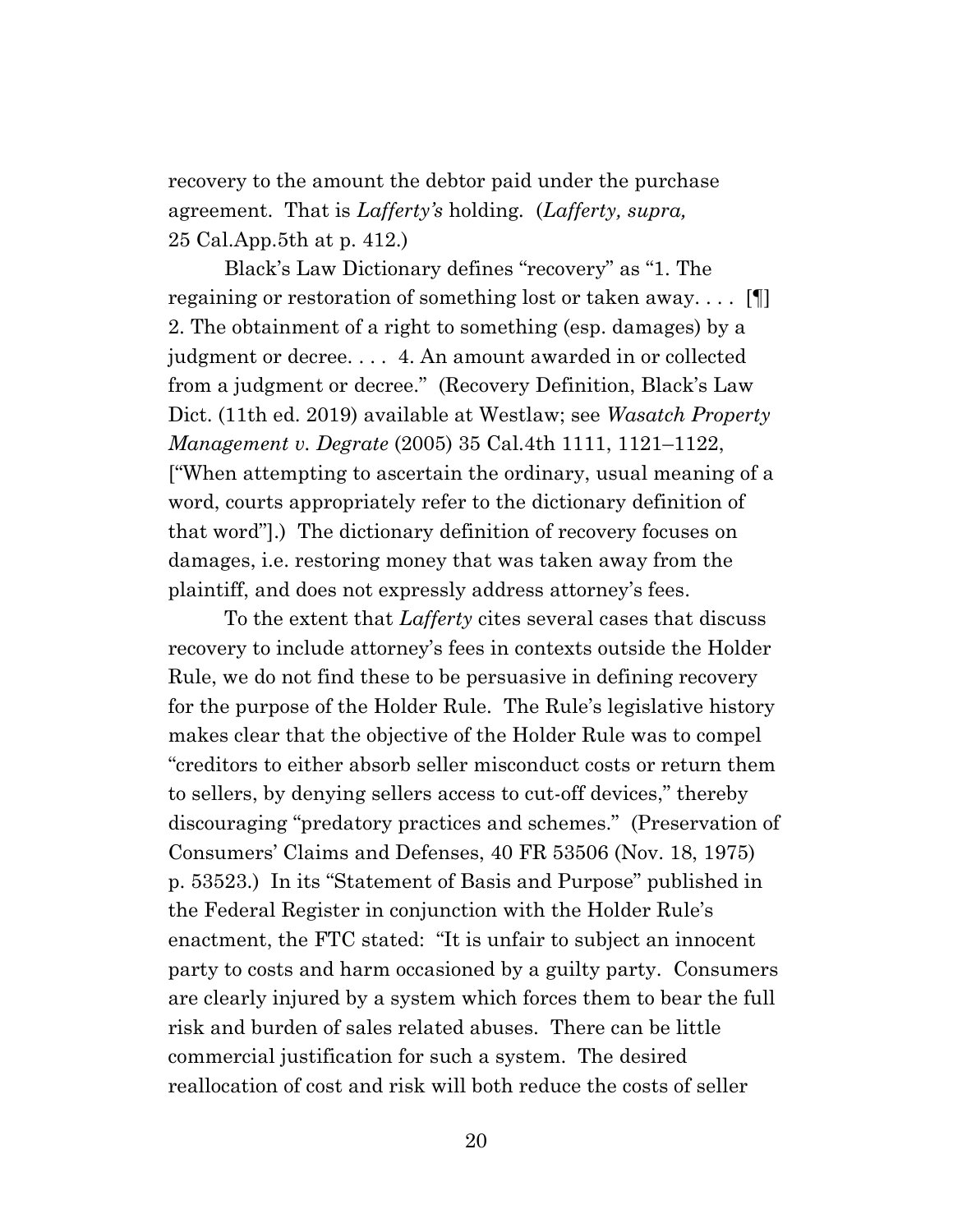misconduct in the marketplace and return the residuum to the guilty parties. Consumers and honest merchants will benefit as prices come to reflect actual transactions costs and honest merchants no longer need compete with those who rely on abusive sales practices." (*Ibid.*)

The FTC also found that pre-existing law placed consumers in a precarious position of being financially incapable of enforcing their rights in court: "The Commission further finds that aggrieved consumers are often not in a position to take advantage of the legal system. Where seller misconduct in a credit sale transaction has given rise to consumer injury, the consumer is theoretically in a position to seek damages or other relief from the seller in court. . . . However, in such cases the consumer must pay the creditor holding his note or contract whether or not he ultimately receives a judgment against the seller. . . . [S]uch damages are rarely enough to attract competent representation. The sheer costs of recourse to the legal system to vindicate a small claim, together with the days of work that must be missed in order to prosecute such a claim to judgment, render recourse to the legal system uneconomic. In addition, the worst sellers . . . prove difficult to locate and serve, and the marginal liquidity which characterizes their operations makes collection of a judgment difficult or impossible even if they are successfully served. Bankruptcy or insolvency becomes a final barrier to recovery." (40 Fed. Reg. 53512.) The Holder Rule was the FTC's answer to such consumer impediments.

In August 1976, at a congressional hearing on the recently enacted Holder Rule, acting director of the FTC's Bureau of Consumer Protection, Margery Waxman Smith, made the following statements, which echoed the FTC's comments above:

"In times past, when sellers were fewer and consumer credit was less pervasive, it may have been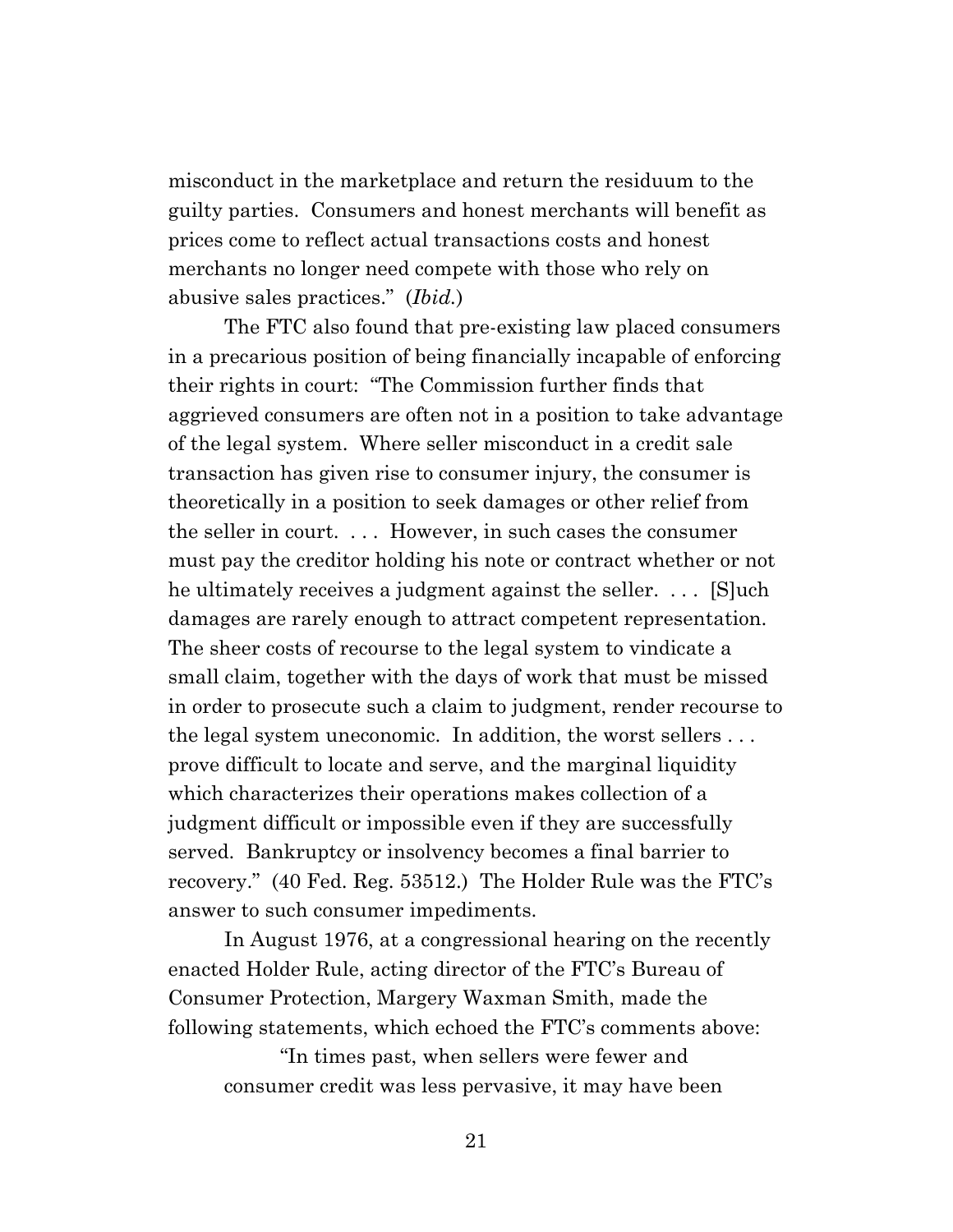reasonable to conclude that consumers could assess the risks of seller nonperformance more efficiently than a note purchaser. Under these conditions, a rule of law favoring holders-in-due course may have promoted economic efficiencies. But in today's complex credit-oriented economy of mass production and distribution, where buyers and sellers transact impersonally for standardized products, it may no longer be most efficient to place all the risks of seller nonperformance on the buyer. This is particularly true where the creditor has frequent dealings with the seller though common ownership, affiliation or a regular course of dealing. The Commission's rule, in short, carefully shifts some of these risks from consumers to those who have a better and more efficient means of assessing them, pricing them, and shifting them back to the seller.

"The purpose of the rule is to recognize these realities. Consumers who are victimized by seller misconduct and compelled to pay a third-party creditor are not in a position to obtain redress for their injuries, thus shifting the costs back to the seller. The reasons for this situation are many. They revolve around the costs of taking time off from work, finding legal representation in a context which the law would generally classify as a small claim, undertaking the costs of litigation, and meeting a rigid payments schedule whatever the ultimate result of such efforts may be.

"Creditors, in those situations to which the rule applies, are in a position to shift the risk back where it belongs, either directly or through the price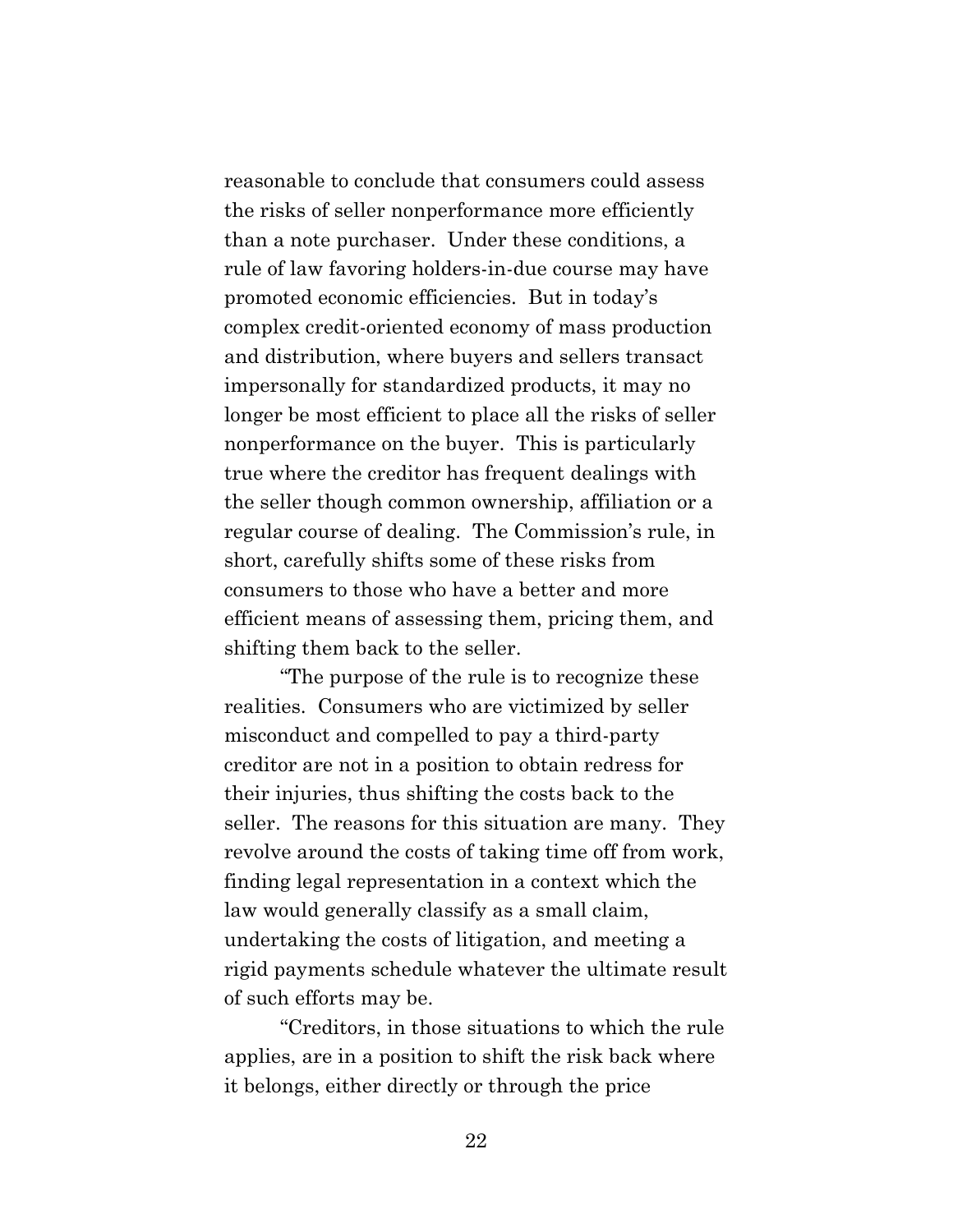mechanism. They deal in volume while consumers deal once. Creditors enjoy ready access to commercial information which consumers cannot obtain. They have the leverage to return risks to the sellers they finance. They can spread information costs over many transactions. All together their comparative advantage here is incalculable.  $[9]$ 

"The required provision does contain one express cautionary limitation on a creditor's exposure. The consumer may never recover consequential damages under the provision which exceed the amount of the credit contract."

(Consumer Claims and Defenses: Hearings Before the Subcomm. on Consumer Protection and Finance of the Comm. on Interstate and Foreign Commerce House of Rep., 94th Cong., 2nd Sess. (1976), Serial No. 94-145, pp. 22-23.)

Acting Director Smith's comments indicate that at the time the FTC's position on the limitation on recovery was that the rule limited consequential damages, not attorney's fees. To include attorney's fees in the Holder Rule's limitation on recovery would be out of sync with its objective of reallocating the costs of the seller's misconduct from the consumer back to the seller and creditor. Attorney's fees "is a form of compensation that, along with an award of actual damages, permits the consumer to be made whole. . . . [O]ne of the objectives of the Holder Rule is to internalize the costs of a seller's misconduct. Those costs include the expense of obtaining compensation for injury caused by the seller's misconduct." (Greenfield & Ross, *Limits on a Consumer's Ability to Assert Claims and Defenses under the FTC's Holder in Due Course Rule* (1991) 46 Business Lawyer 1135, 1148.)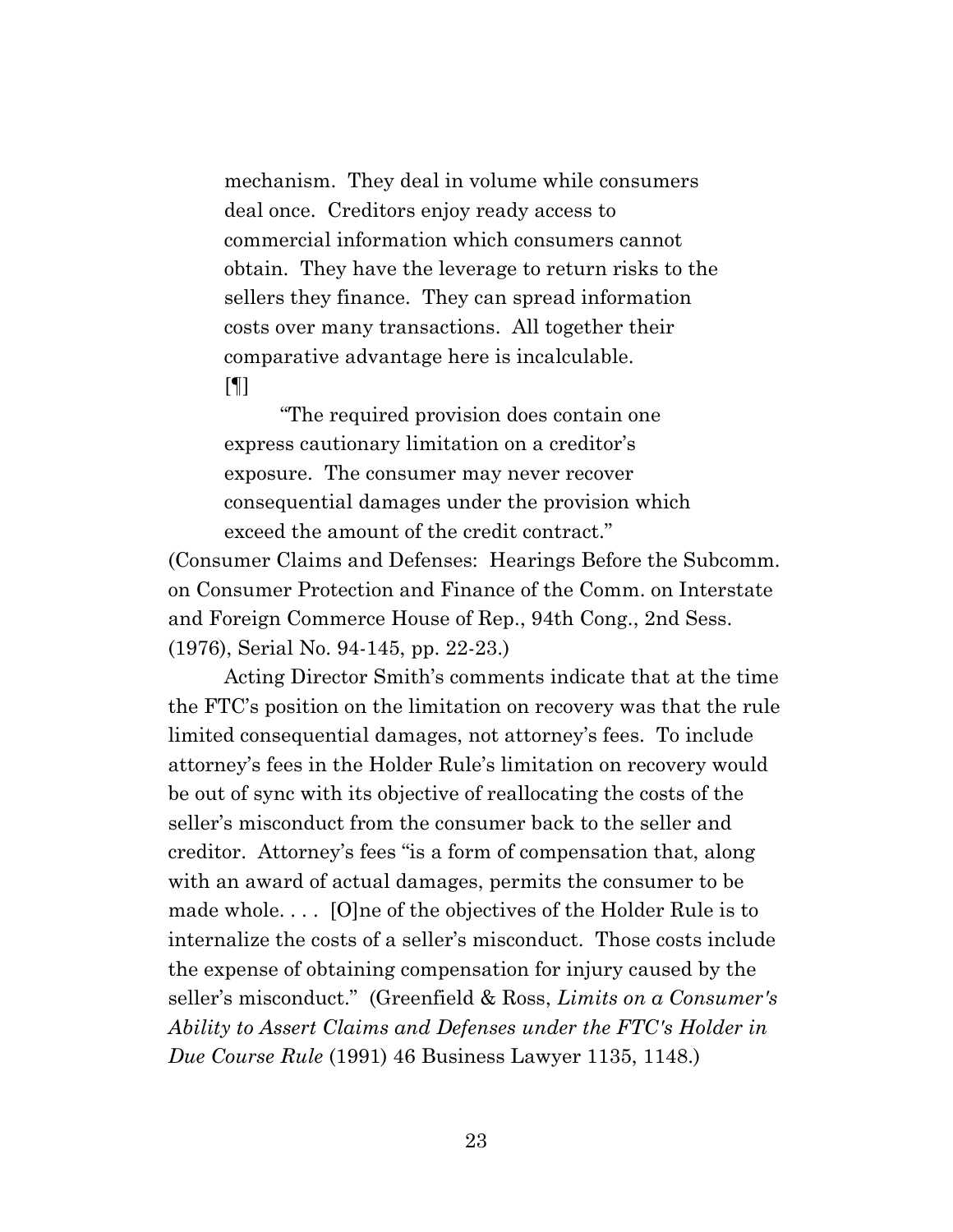One commentator suggested that if the creditor is not responsible for attorney fees and costs, there would be an incentive to intentionally prolong litigation and cause a consumer to spend more prosecuting the case than the recovery available under the sales contract. "Exposure to liability for fees and costs . . . has a tendency to cut down on litigation and encourage settlement because commercial parties have less incentive to stall the litigation until the case goes away. This ability to stall is especially implicated when the commercial parties have the resources to continue the litigation while wearing down the resources of the consumer." (Rosmarin, *Consumers-R-Us: A Reality in the U.C.C. Article 2 Revision Process* (1994) 35 Wm. & Mary L.Rev. 1593, 1615.) "The statutory availability of attorney's fees and costs to a prevailing consumer is another way to level the playing field between the consumer and commercial parties to the transaction." (*Id.* at p. 1616.) Both consumer rights and the rule's purpose would be frustrated if attorney fees were not recoverable from both the seller and the creditor-assignee.**<sup>11</sup>**

# *d. The FTC's Rule Confirmation Does Not Change This Result*

Were we writing on a clean slate – or one which involved only *Lafferty* – our analysis would be complete. But TD argues that, as Division Five of the First District held in *Spikener*, the language in the FTC's Rule Confirmation is entitled to such deference as to preclude our interpretation to the contrary and, therefore, to preemptively nullify Civil Code section 1459.5. Our rejection of this argument begins with an explanation of how the relevant language in the FTC's Rule Confirmation came to be.

**<sup>11</sup>** Of course, the California Legislature has taken a similar view in its enactment of Civil Code section 1459.5.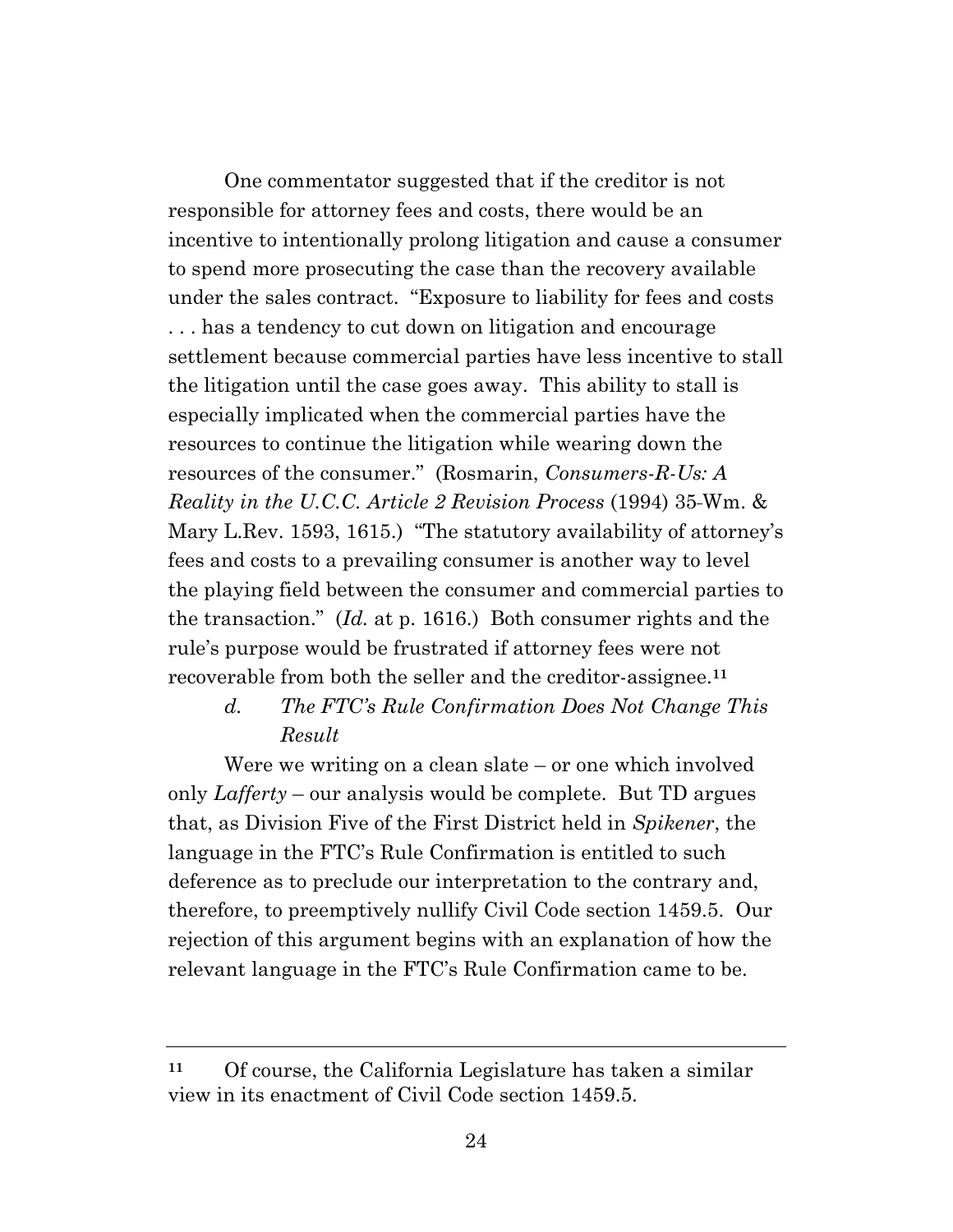(i) History of the FTC's Rule Confirmation In December 2015, the FTC requested public comment on "the overall costs and benefits, and regular and economic impact" of the Holder Rule "as part of the agency's regular review of all its regulations and guides." (80 FR 75018.) The request for comment identified 15 questions on which the FTC sought comment, including whether the Holder Rule should be modified in any way, but asked no questions specifically about attorney's fees. (80 FR 75019.) If the responding party believed any modifications to the Rule should be made, the party was also required to answer sub-questions on what evidence supported the proposed modifications, and how the modifications would affect the costs and benefits of the rule for consumers and businesses. (80 FR 75019.)

Nineteen comments were received, ranging from multipage analyses of the Holder Rule submitted by consumer advocacy groups and trade associations for consumer credit agencies to single paragraphs submitted by individuals. (<https://www.ftc.gov/policy/public-comments/2015/12/initiative-631> [as of January 26, 2021], archived at <https://perma.cc/ D4MP-68VS>.)

Of the nineteen comments received, only six of them addressed the issue of attorney's fees under the Holder Rule – their positions differed both on whether the Holder Rule cap *did* apply to attorney's fees and whether it *should*. Two consumer organizations believed that the Holder Rule's cap did not presently apply to attorney fees, but requested the FTC to clarify that it did not. Specifically, the National Association of Consumer Advocates asked that the FTC "clarify that the Holder Rule's cap on recovery does not apply to attorney fees that the holder incurs." (<https://www.ftc.gov/system/files/documents/ public\_comments/2016/02/00029-100584.pdf>, p. 3 [as of January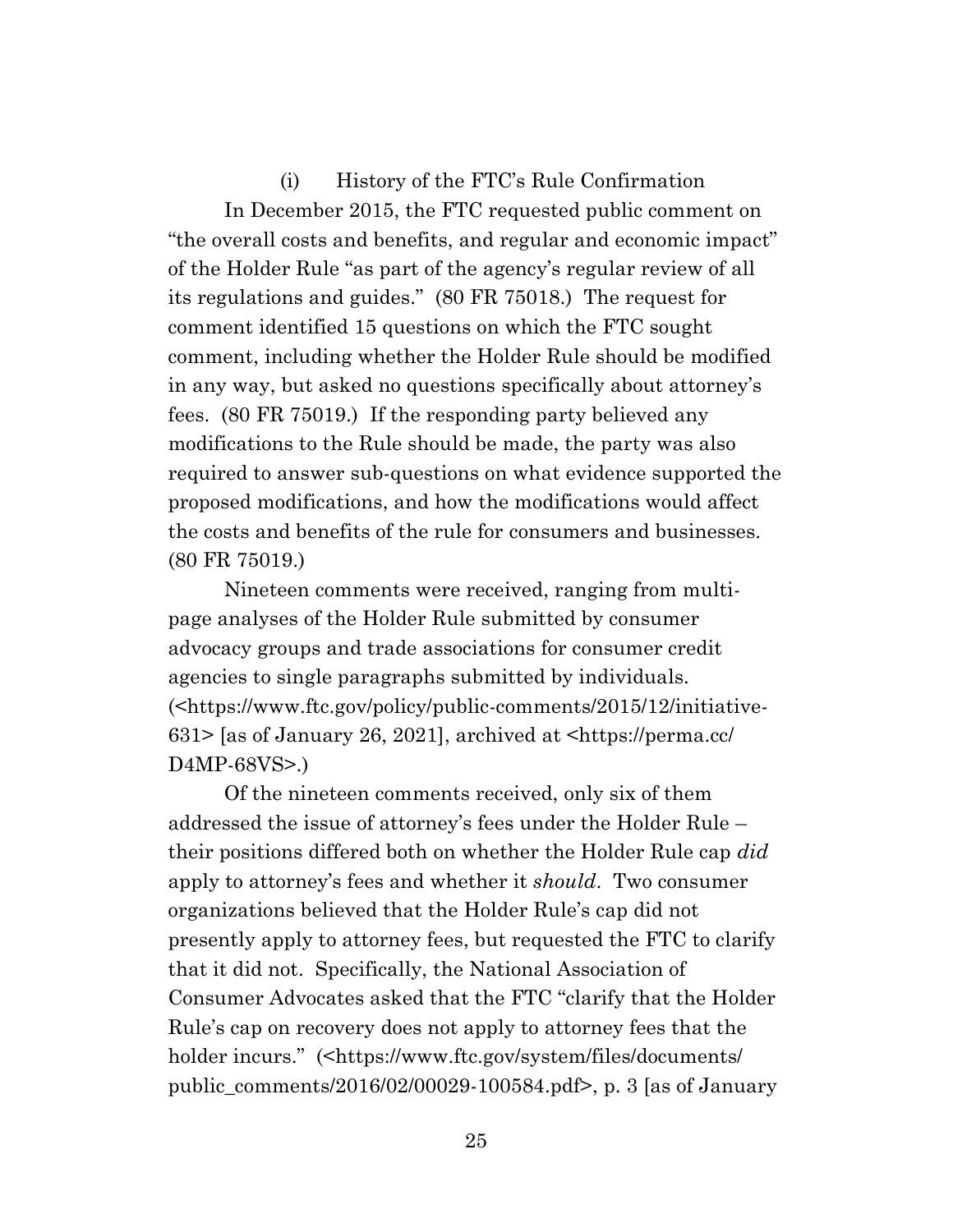26, 2021], archived at <https://perma.cc/W2EH-L7UP>.) The National Consumer Law Center agreed, stating that the FTC should "[c]larify that the Rule's cap on recovery does not apply to attorney fees for which the holder is liable because of the holder's own litigation conduct." (<https://www.ftc.gov/system/files/ documents/public\_comments/2016/02/00015-100535.pdf>, p.8 [as January 26, 2021], archived at <https://perma.cc/CP4Y-DY49>.) The National Consumer Law Center argued that "[c]larification of this point is necessary because while many courts allow fees above the cap, others do not." (*Ibid.*, fns. omitted.) Footnotes collected cases on both sides of the issue. (*Ibid.,* fns. 29 & 30.) Its comment offered policy reasons for why fees should not be encompassed by the Holder Rule's cap. (*Id.* at pp. 8-9.)

Two others wanted the Holder Rule's cap eliminated *entirely*, in language which appears to have assumed the cap presently applied to attorney fees. MFY Legal Services, Inc. sought elimination of the cap to ensure that "consumers are made whole, as many of their damages for fraud and breach of contract exceed payments made (*e.g.*, cash deposits, cash payments for add-on products, out-of-pocket losses for repairs, attorney's fees, and lost wages) and could have been avoided had the lender heeded their complaints." (<https://www.ftc.gov/system/files /documents/public\_comments/2016/02/00011-100533.pdf>, p. 6 [as of January 26, 2021], archived at <https://perma.cc/LV29- PYTS**>**.) Another individual similarly requested the Holder Rule be modified "to expressly provide that the holder is liable to the consumer for all actual damages proximately caused by the prior holders and original seller, including consequential and incidental damages, as well as attorney fees incurred by the consumer, so long as those remedies would be available to the consumer against prior holders and/or the original seller." (<https://www.ftc.gov/policy/public-comments/2016/02/02/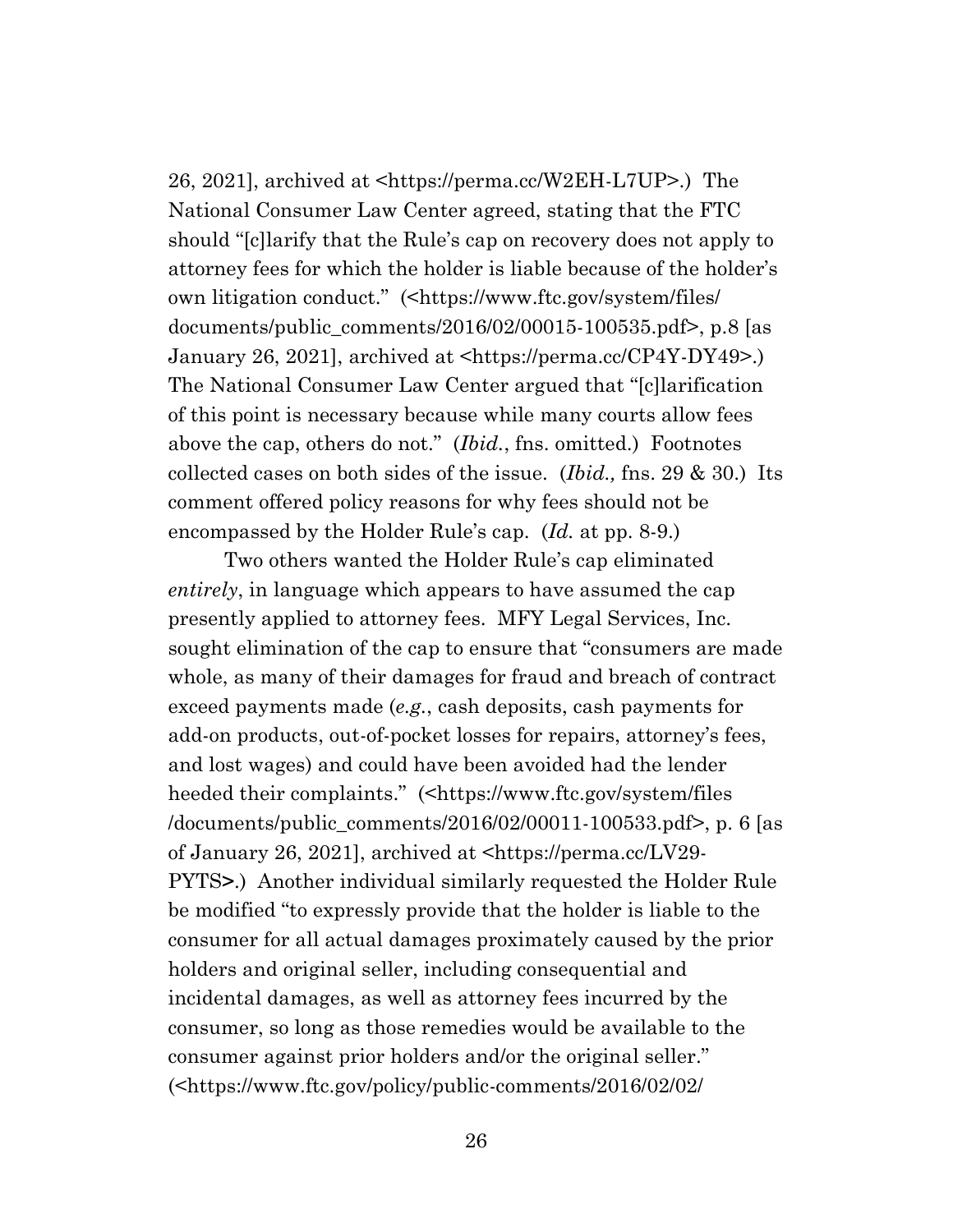comment-3> [as of January 27, 2021], archived at <https://perma.cc/K6VK-67W5>.)

On the other side of the issue, the American Financial Services Association asked that the FTC "confirm that under the Holder Rule's plain language, any court-awarded sum, under the Rule, must be 'limited to amounts paid by the debtor hereunder.' This limitation includes interest, costs and attorney fees." (<https://www.ftc.gov/system/files/documents/public\_comments/2 016/02/00025-100572.pdf>, p. 3 [as of January 27, 2021], archived at https://perma.cc/YLF2-ETHW>.) The association offered case law, including *Lafferty.* (*Id*. at p. 7, fn. 30, p. 8, fn. 33.)

Taking a position in the middle was CU Direct Corporation, the "nation's largest point-of-sale auto financing and indirect lending network for credit unions . . . ." (<https://www.ftc.gov/ system/files/documents/public\_comments/2016/02/00027- 100578.pdf>, p. 1 [as of January 27, 2021], archived at <https://perma.cc/5MAX-CXRZ>**.**) Although CU Direct cited no cases, it appeared to be writing from experience that attorney fees were not subject to the cap. CU Direct also offered a solution. It expressed a concern about excessive attorney's fees "routinely claimed by plaintiff's counsel as part of the damages that the holder is ultimately responsible to pay under the law." (*Id.* at p. 2.) It stated, "While it may be reasonable for a lender, as holder of the contract, to be liable for some of the consumer's attorneys' fees, it is far less reasonable to hold a lender liable for excessive or abusive levels of attorneys' fees, especially in cases where they are essentially unable to fight or contest the claim." (*Id.* at p. 3.) To resolve the problem it perceived, CU Direct sought "a fair and reasonable schedule" of attorney's fees. (*Ibid.*)

(ii) The FTC's Rule Confirmation

After reviewing the comments, the FTC "determined to retain" the Holder Rule "in its present form." (84 FR 18711.) The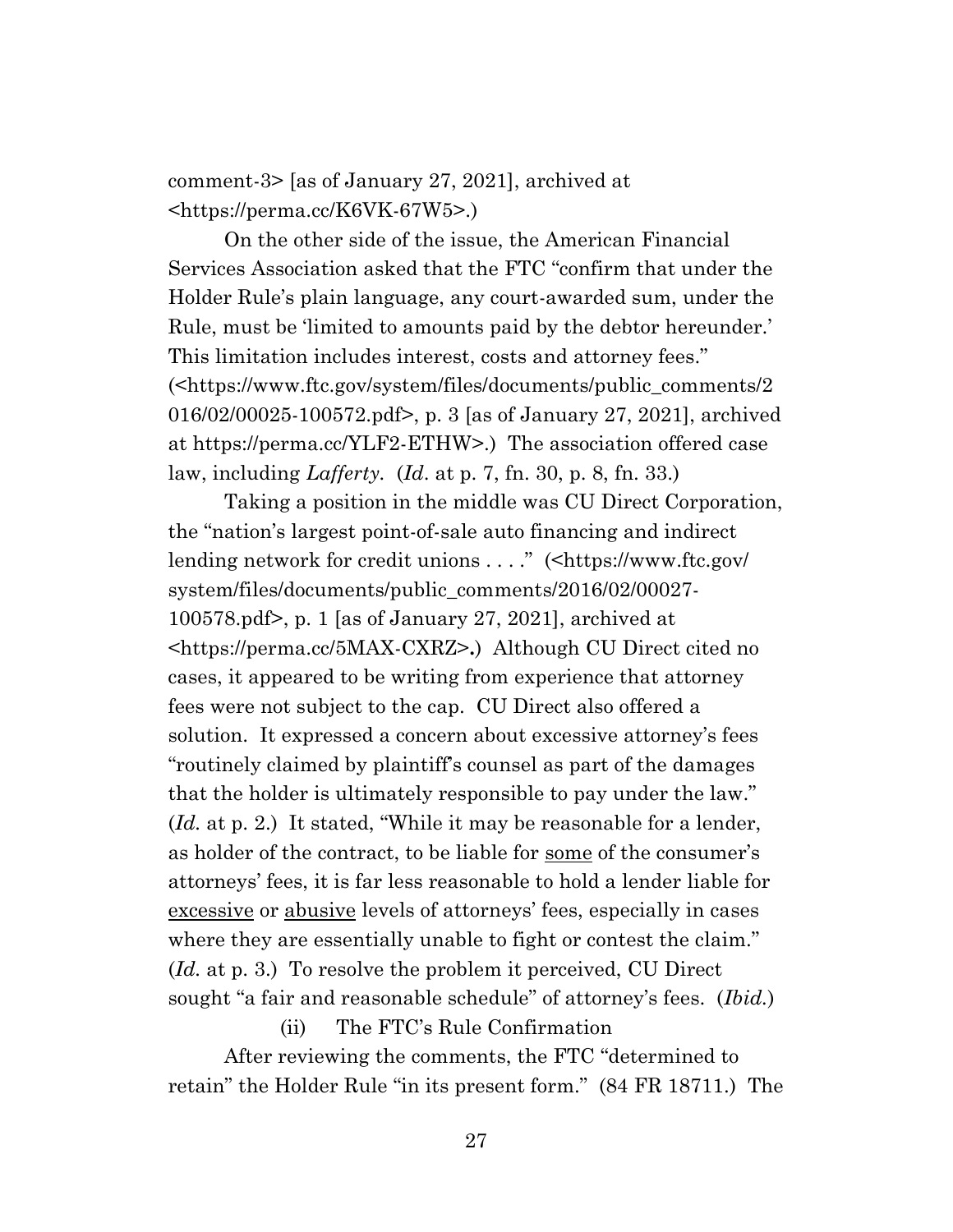FTC issued a Confirmation of Rule that rejected all proposed modifications to the rule, specifically noting that "none of the comments that proposed changing the Rule provided the Commission with specific evidence of the potential costs and benefits of such modifications." (84 FR 18712.)

When it came to the issue of attorney's fees, the FTC explained that "Six comments addressed whether the Rule's limitation on recovery to 'amounts paid by the debtor' allows or should allow consumers to recover attorneys' fees above the cap . . . ."**12** (84 FR 18713.) After itemizing the six comments, the FTC stated, "We conclude that if a federal or state law separately provides for recovery of attorneys' fees independent of claims or defenses arising from the seller's misconduct, nothing in the Rule limits such recovery. Conversely, if the holder's liability for fees is based on claims against the seller that are preserved by the Holder Rule Notice, the payment that the consumer may recover from the holder—including any recovery based on attorneys' fees—cannot exceed the amount the consumer paid under the contract. Claims against the seller for attorneys' fees or other recovery may also provide a basis for set off against the holder that reduces or eliminates the consumer's obligation. The Commission does not believe that the record supports modifying the Rule to authorize recovery of attorneys' fees from the holder, based on the seller's conduct, if that recovery exceeds the amount paid by the consumer." (84 FR 18713.)

**<sup>12</sup>** The FTC's use of "allows or should allow" suggests that the agency itself was unclear whether the Holder Rule actually addressed the issue of attorney's fees at all.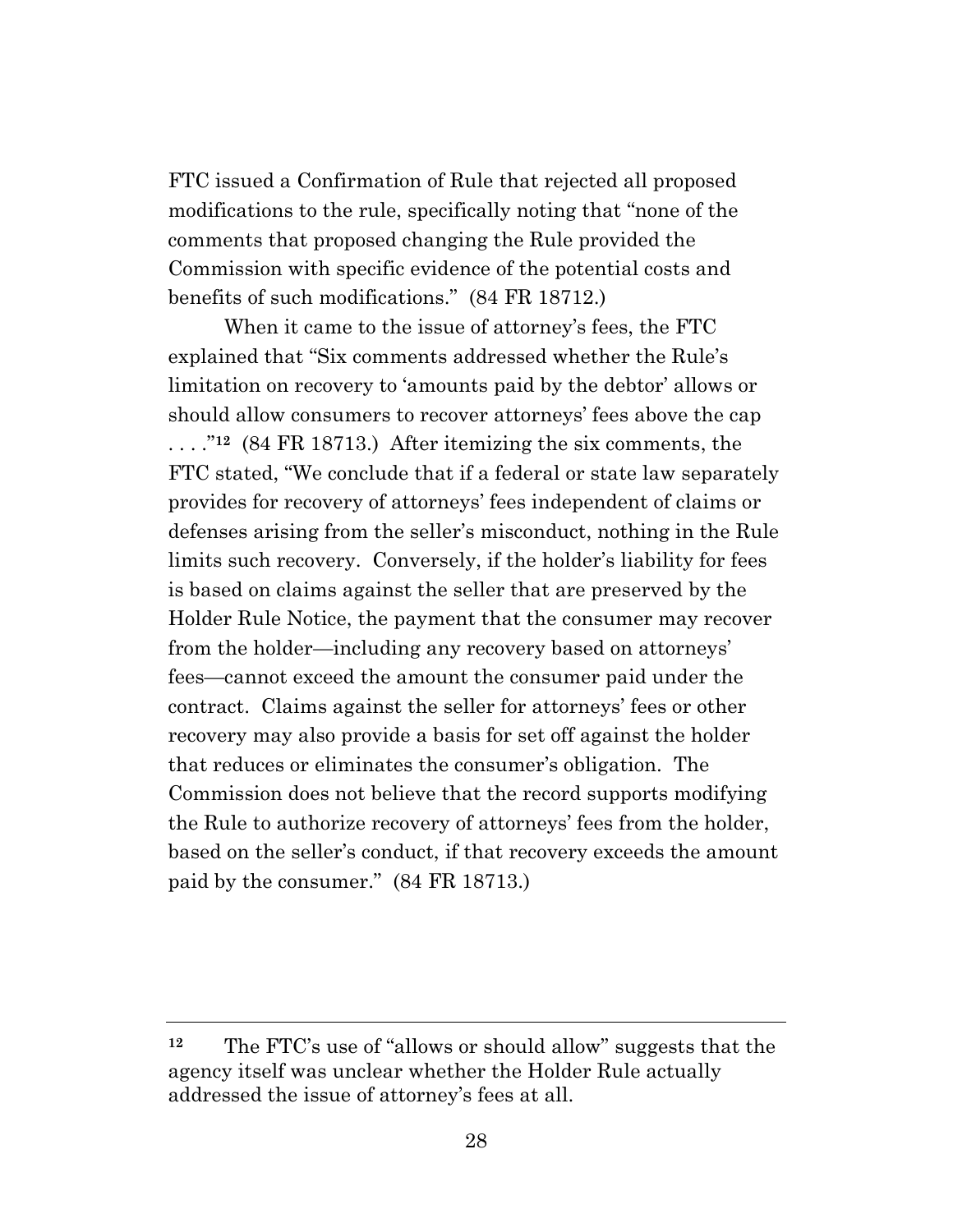# (iii) The Rule Confirmation Is Not Entitled to Dispositive Deference

In *Kisor v. Wilkie* (2019) 139 S.Ct. 2400, 2408 (*Kisor*), the Supreme Court reaffirmed the doctrine of deference to an agency's reading of its own, genuinely ambiguous regulations. However, the court also reaffirmed the limitations of that doctrine. Particularly, in considering deference, "a court must make an independent inquiry into whether the character and context of the agency interpretation entitles it to controlling weight. [Citations.]" (*Id.* at p. 2416.) "The inquiry on this dimension does not reduce to any exhaustive test." (*Ibid.*) However, the court has identified certain markers for identifying when regulatory deference is and is not appropriate. (*Ibid.*)

The four markers the court identified were: First, the "regulatory interpretation must be one actually made by the agency. In other words, it must be the agency's 'authoritative' or 'official position,' rather than any more ad hoc statement not reflecting the agency's views. [Citation.]" (*Kisor, supra,*  139 S.Ct. at p. 2416.) "Next, the agency's interpretation must in some way implicate its substantive expertise." (*Id.* at p. 2417.) "Finally, an agency's reading of a rule must reflect 'fair and considered judgment' to receive . . . deference. [Citation.]" (*Ibid.*) A court should decline to defer to a convenient litigation position or post hoc rationalization. (*Ibid.*) Moreover, a court may not "defer to a new interpretation, whether or not introduced in litigation, that creates 'unfair surprise' to regulated parties. [Citation.] That disruption of expectations may occur when an agency substitutes one view of a rule for another." (*Id.* at pp. 2417-2418.) Such an upending of reliance may occur without an explicit interpretive change; we will not defer to an interpretation that would impose retroactive liability on parties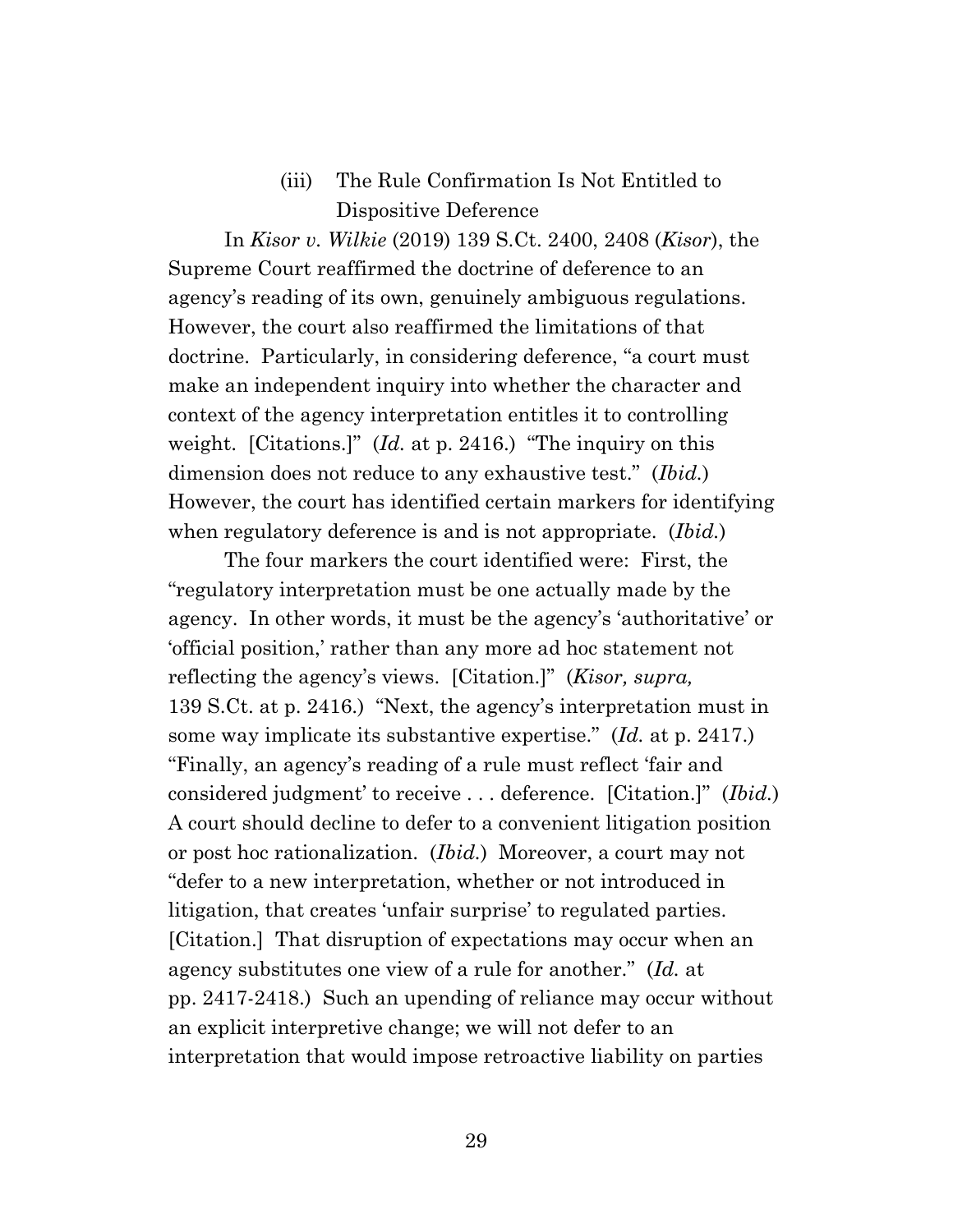for longstanding conduct the agency never before addressed. (*Id.*  at p. 2418.)

We consider each of the four factors the Supreme Court identified in *Kisor* and conclude the FTC's Rule Confirmation is not entitled to conclusive deference under the Court's flexible standard.

First, we assume that the FTC's "regulatory interpretation [is] one actually made by the agency," although even that assumption is somewhat challenged by our consideration of the third factor below.

Second, we do not believe resolution of the issue is easily within the FTC's substantive expertise. This is so for two reasons. (1) Resolution of the issue may turn on the particular state statute providing for attorney's fee recovery at issue, and whether that statute is intended to be punitive against the payor or simply to make the payee whole. (2) As illustrated by the FTC's request for comments which led to the Rule Confirmation, the FTC sought to exercise its judgment based on data regarding the effect of the rule (or any proposed rule change) on consumers and businesses. No commenter provided the FTC with data on the costs and benefits to consumers or businesses in different jurisdictions based on the availability of attorney's fees or any limitations placed on them. Thus, the FTC's statement regarding attorney's fees in its Rule Confirmation was not an exercise of its substantive expertise, but simply a position taken after limited arguments were made on each side.**<sup>13</sup>**

**<sup>13</sup>** The FTC had not sought comments on this specific issue; its received input was therefore limited to those six comments which had volunteered the information even though not asked expressly. Presumably, if the FTC formally and affirmatively sought comments on whether the Holder Rule's cap should apply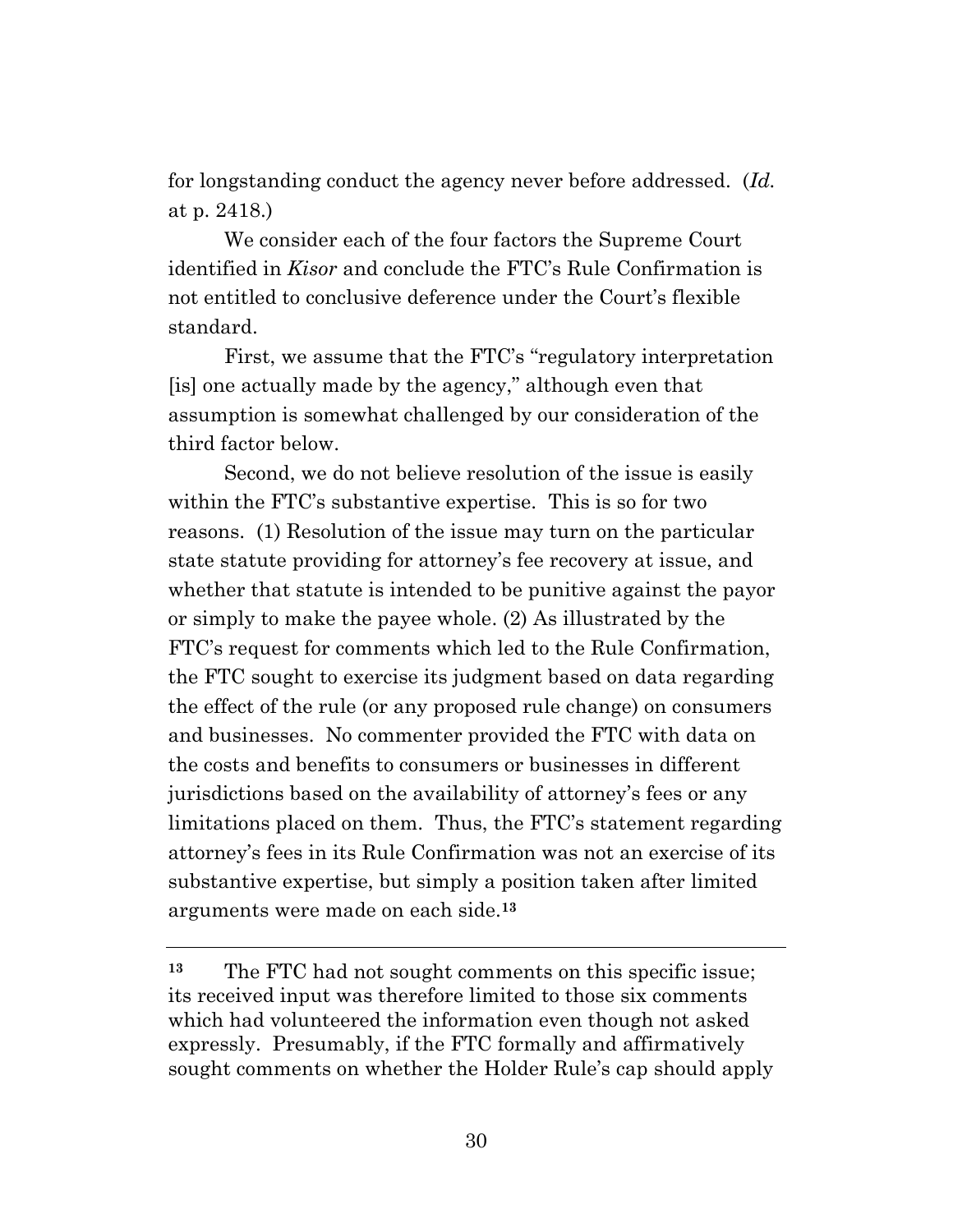Third, given the informal nature of the FTC's consideration of the issue– one that followed a request for comments that did not mention attorneys' fees – we are not convinced that the confirmation truly represented the " 'fair and considered judgment' [necessary] to receive . . . deference." (*Kisor, supra,*  139 S.Ct. at p. 2416.) Fourth, although we cannot say the position taken in the Rule Confirmation was a change in interpretation – as the FTC had not previously interpreted the rule at all – it did, in fact, address an issue never previously addressed, and undermined the existing practice in those jurisdictions in which attorney fees in excess of the cap had been, and were being, imposed as a matter of course.

(iv) We Disagree With Spikener

The *Spikener* court reached the opposite conclusion. Purporting to apply the *Kisor* test, the *Spikener* court concluded the FTC's Rule Confirmation was entitled to dispositive deference. The court's analysis on this point, in its entirety, is: "The Rule Confirmation was issued by the FTC and published in the Federal Register, and was indisputably the FTC's official position. Interpretation of the Holder Rule, which provides that taking a consumer credit contract without the prescribed language is an unfair or deceptive act or practice, falls within the expertise of the FTC. [Citation.] The Rule Confirmation issued after the FTC solicited and reviewed public comments and reflects the agency's considered judgment. The FTC's interpretation is entitled to deference. [Citation.]" (*Spikener, supra,* 50 Cal.App.5th at p. 159.)

We are not persuaded. In *Kisor*, the U.S. Supreme Court retained the doctrine of deference to agency interpretations, but

to attorney's fees, it would have received a great deal more relevant input on which to make its determination.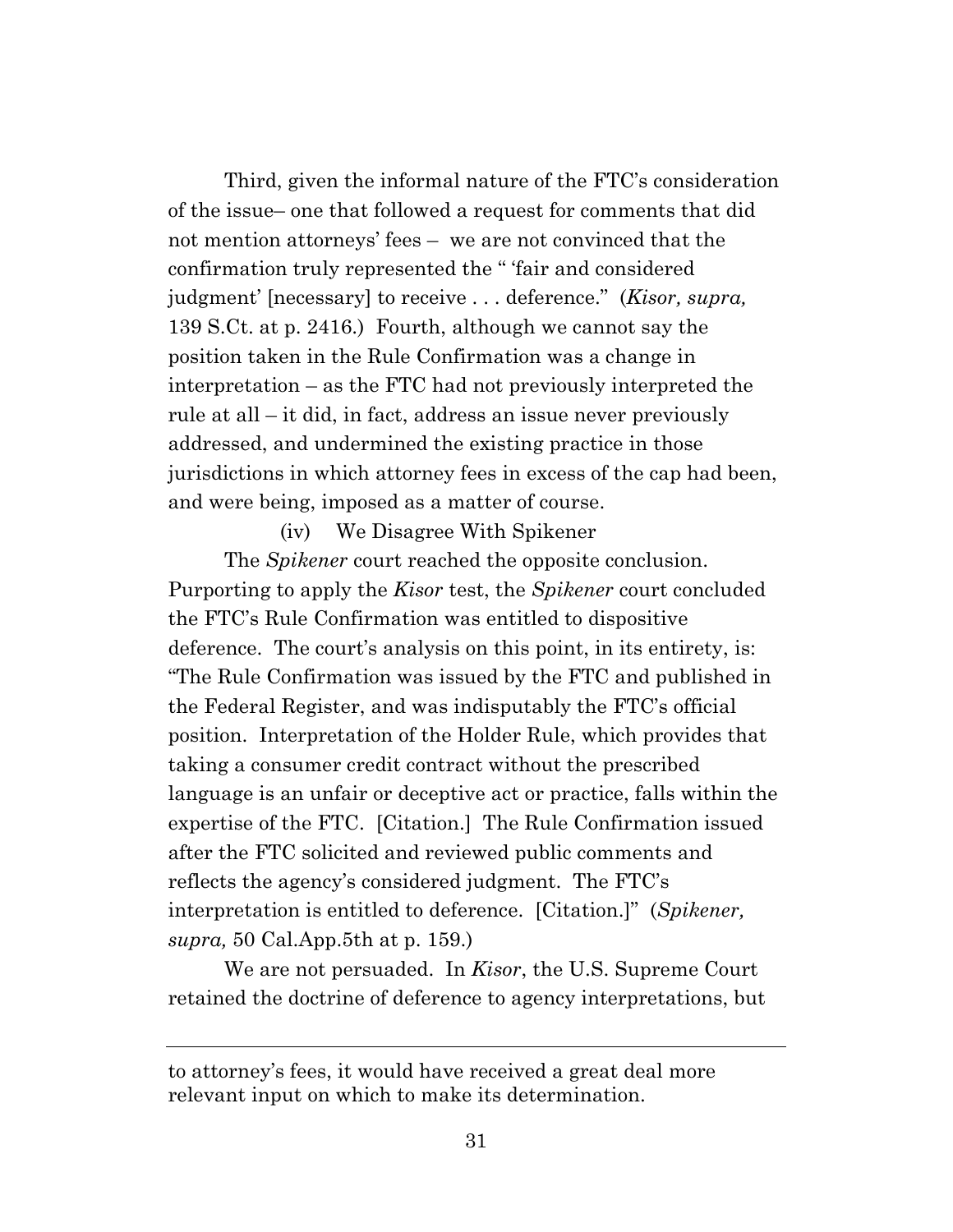"reinforce[d] its limits." (*Kisor, supra,* 139 S.Ct. at p. 2408.) The high court emphasized that an agency interpretation is not entitled to deference when it "does not reflect an agency's authoritative, expertise-based, 'fair[, or] considered judgment.' [Citations.]" (*Id.* at p. 2414.) As we have discussed, this requires courts considering the preclusive effect of agency determinations to make "independent inquiry into whether the character and context of the agency interpretation entitles it to controlling weight. [Citations.]" (*Id.* at p. 2416.) We do not believe the *Spikener* court's brief discussion of the issue satisfies this requirement.

Our inquiry into the context of the agency's interpretation, convinces us that *Spikener's* analysis is incorrect. In particular, we find significant that the agency initially had not previously spoken on the issue, and chose to express its opinion without seeking formal input on it. Instead, the FTC had requested comments on the Holder Rule in general terms, seeking arguments on modifying the rule only if supported by data setting forth the impact of any proposed modifications on consumers and businesses. It did not receive that data. Had the FTC issued a modification based on an analysis of submitted data, or after consideration of arguments submitted in response to an express notice, it would have made a stronger case for deference. Instead, the agency, based on no data and limited argument, spoke on an issue on which it had previously remained silent for decades, and had not given notice of an intent to speak. This falls short of the type of considered analysis entitled to dispositive deference. "[W]hether a court should give such deference depends in significant part upon the interpretive method used and the nature of the question at issue." (*Barnhart v. Walton* (2002) 535 U.S. 212, 221-222.) This is particularly so when the issue involved is not exclusively one of federal law, but